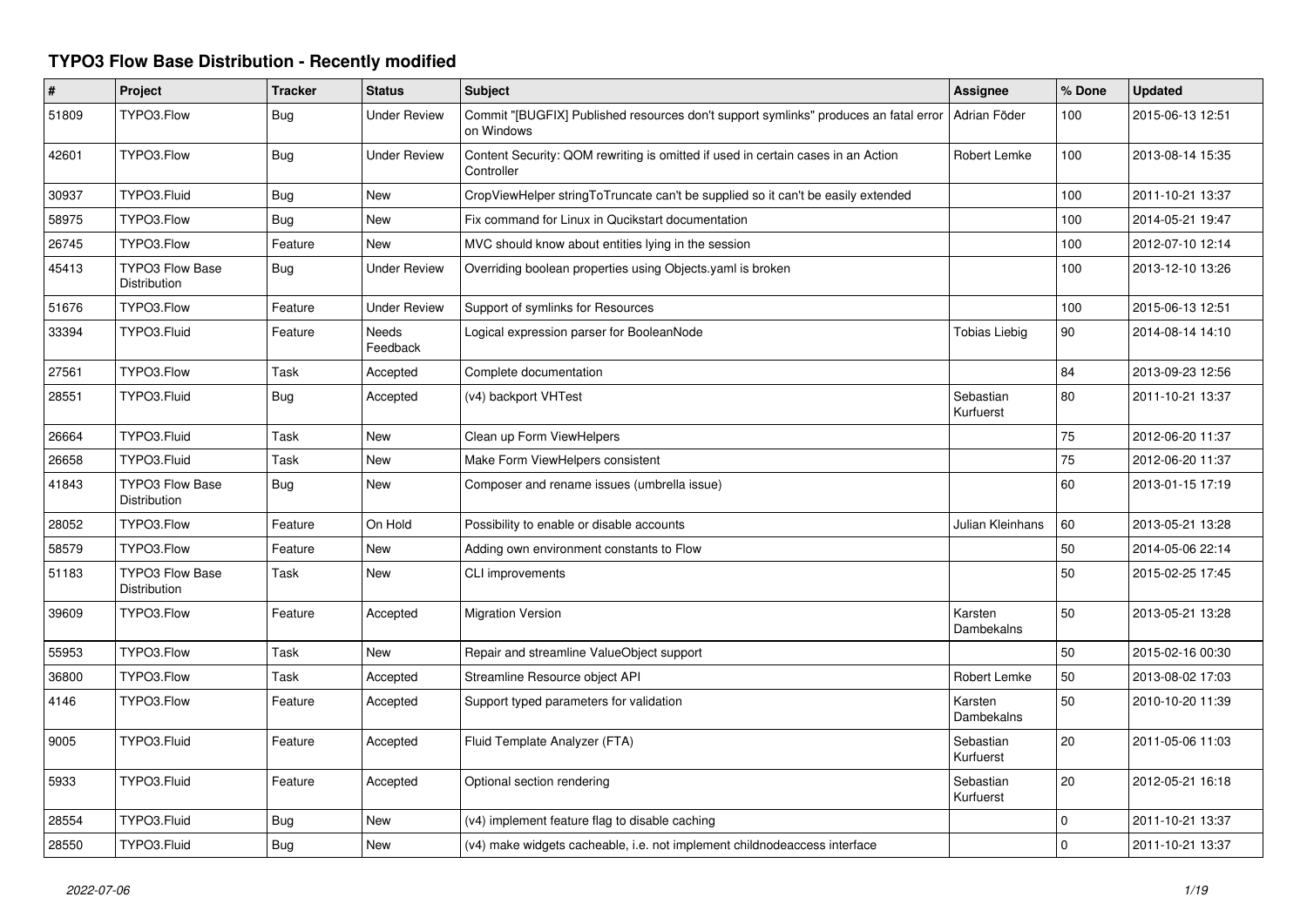| $\vert$ # | Project                                | <b>Tracker</b> | <b>Status</b>            | <b>Subject</b>                                                                                              | <b>Assignee</b>        | % Done              | <b>Updated</b>   |
|-----------|----------------------------------------|----------------|--------------------------|-------------------------------------------------------------------------------------------------------------|------------------------|---------------------|------------------|
| 28552     | TYPO3.Fluid                            | <b>Bug</b>     | New                      | (v5) write ViewHelper test for compiled run; adjust functional test to do two passes<br>(uncached & cached) |                        | U                   | 2011-10-21 13:37 |
| 41727     | TYPO3.Flow                             | <b>Bug</b>     | Accepted                 | @Flow\Identity and @ORM\InheritanceType("JOINED") can't be used together                                    | Karsten<br>Dambekalns  | $\Omega$            | 2013-01-21 17:15 |
| 50901     | TYPO3.Flow                             | Feature        | New                      | @IgnoreValidation also for class fields                                                                     |                        | 0                   | 2014-02-21 10:01 |
| 29387     | TYPO3.Flow                             | Feature        | Needs<br>Feedback        | A token with wrong credentials should throw an exception                                                    | Andreas Förthner   0   |                     | 2011-08-31 15:32 |
| 39910     | TYPO3.Flow                             | Feature        | Accepted                 | Ability to query user based on roles                                                                        |                        | $\Omega$            | 2013-05-21 13:28 |
| 48093     | TYPO3.Flow                             | <b>Bug</b>     | New                      | AbstractCompositeValidators memory consumption continuously grow                                            |                        | $\Omega$            | 2013-05-21 11:49 |
| 51239     | TYPO3.Fluid                            | <b>Bug</b>     | <b>Under Review</b>      | AbstractViewHelper use incorrect method signature for "\$this->systemLogger->log()"                         | Adrian Föder           | $\mathbf 0$         | 2014-04-11 11:17 |
| 35720     | TYPO3.Flow                             | <b>Bug</b>     | New                      | Access denied Exception for widget links to actions with a policy                                           |                        | $\mathbf 0$         | 2012-10-25 14:08 |
| 28319     | TYPO3.Flow                             | <b>Bug</b>     | Needs<br>Feedback        | Access denied will be logged at the wrong location in nested calls                                          |                        | $\Omega$            | 2012-03-14 14:52 |
| 33055     | TYPO3.Flow                             | <b>Bug</b>     | New                      | AccessDeniedException instead of WebRedirect                                                                |                        | $\mathbf 0$         | 2014-04-17 15:54 |
| 38459     | TYPO3.Eel                              | <b>Bug</b>     | New                      | Accessing a not present property/method should error verbosely                                              | Sebastian<br>Kurfuerst | $\Omega$            | 2012-08-07 17:06 |
| 38980     | TYPO3.Flow                             | <b>Bug</b>     | New                      | ActionController: behavior of required arguments is not consistent                                          |                        | $\Omega$            | 2014-05-27 14:14 |
| 39088     | TYPO3.Flow                             | Feature        | New                      | Add a sgnalslot before compilation                                                                          |                        | $\Omega$            | 2012-12-11 10:30 |
| 40418     | TYPO3.Flow                             | Feature        | Needs<br>Feedback        | Add an option to flow3:cache:flush thats keeps user sessions active                                         |                        | $\Omega$            | 2014-10-03 20:17 |
| 62740     | TYPO3.Flow                             | <b>Bug</b>     | New                      | Add check on literal in TypeHandlingUtility::isCollectionType                                               |                        | 0                   | 2014-11-06 20:06 |
| 27379     | TYPO3.Flow                             | <b>Bug</b>     | Needs<br>Feedback        | add check to clear the database at tearDown in testing                                                      |                        | $\Omega$            | 2012-03-14 14:41 |
| 43082     | TYPO3.Flow                             | Feature        | <b>Needs</b><br>Feedback | Add CLI support for scaffolding models, views, controller                                                   |                        | $\Omega$            | 2015-01-05 11:39 |
| 37885     | TYPO3.Flow                             | Feature        | New                      | Add CLI to show the object-configuration for a FLOW3 object-name                                            | <b>Martin Ficzel</b>   | $\mathbf 0$         | 2013-05-21 13:28 |
| 46257     | TYPO3.Fluid                            | Feature        | <b>Under Review</b>      | Add escape sequence support for Fluid                                                                       |                        | $\mathbf 0$         | 2015-01-26 09:00 |
| 47404     | TYPO3.Flow                             | Feature        | New                      | Add getters and setters methods for introduced properties                                                   |                        | $\Omega$            | 2013-05-21 13:28 |
| 26943     | TYPO3.Flow                             | Feature        | <b>Needs</b><br>Feedback | Add i18n support to domain models                                                                           | Karsten<br>Dambekalns  | $\Omega$            | 2013-05-21 13:28 |
| 50262     | TYPO3.Flow                             | Feature        | New                      | Add Keywords to composer Json                                                                               |                        | $\mathbf 0$         | 2013-07-21 22:49 |
| 59019     | <b>TYPO3 Flow Base</b><br>Distribution | Suggestion     | New                      | Add marker for lazyloaded properties to \TYPO3\Flow\var dump                                                |                        | $\mathbf 0$         | 2014-05-22 10:15 |
| 43841     | TYPO3.Flow                             | Feature        | New                      | Add package support to validation errors                                                                    |                        | $\Omega$            | 2012-12-10 16:20 |
| 890       | TYPO3.Flow                             | Feature        | New                      | Add priority for advice chains                                                                              | Robert Lemke           | $\mathbf 0$         | 2011-10-20 01:43 |
| 60003     | TYPO3.Fluid                            | Feature        | New                      | Add required-Attribute to f:form.password                                                                   |                        | $\mathsf{O}\xspace$ | 2014-06-30 16:53 |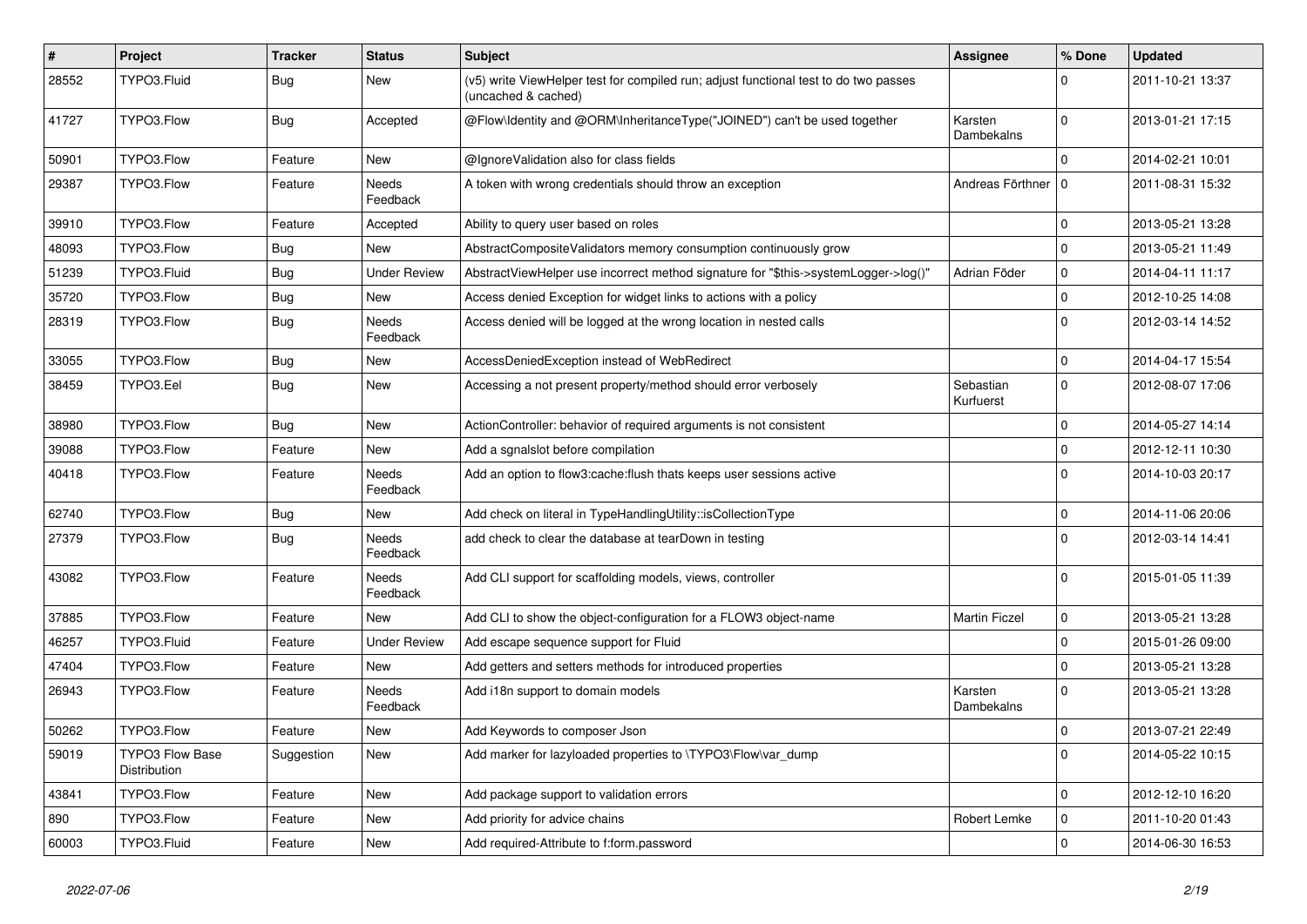| $\sharp$ | Project                         | <b>Tracker</b> | <b>Status</b>            | <b>Subject</b>                                                                                          | <b>Assignee</b>              | % Done              | <b>Updated</b>   |
|----------|---------------------------------|----------------|--------------------------|---------------------------------------------------------------------------------------------------------|------------------------------|---------------------|------------------|
| 27322    | TYPO3.Flow                      | Feature        | On Hold                  | Add support for Appserver-in-PHP, which could result in much faster executions.                         | Christopher<br><b>Hlubek</b> | $\Omega$            | 2012-07-09 18:11 |
| 59672    | TYPO3.Flow                      | Feature        | <b>Under Review</b>      | Add support for Doctrine 2.5 embeddables                                                                | Alexander Berl               | $\mathbf 0$         | 2015-04-08 17:42 |
| 55793    | TYPO3.Flow                      | Feature        | <b>Under Review</b>      | Add Support for groupBy                                                                                 | Kerstin<br>Huppenbauer       | $\Omega$            | 2014-09-02 09:38 |
| 42550    | TYPO3.Flow                      | Task           | <b>Under Review</b>      | Add top-level .htaccess to block everything but Web                                                     | Karsten<br>Dambekalns        | $\Omega$            | 2012-12-11 22:43 |
| 36955    | TYPO3.Flow                      | Feature        | <b>New</b>               | Add type filter to var dump()                                                                           |                              | $\Omega$            | 2012-05-08 16:39 |
| 46216    | TYPO3.Flow                      | Feature        | New                      | Add wincache cache backend                                                                              |                              | $\Omega$            | 2013-03-12 20:55 |
| 46816    | TYPO3.Flow                      | Feature        | <b>New</b>               | Add xcache cache backend                                                                                |                              | 0                   | 2013-05-21 13:28 |
| 40081    | TYPO3.Fluid                     | Feature        | New                      | Allow assigned variables as keys in arrays                                                              |                              | $\Omega$            | 2013-10-02 09:38 |
| 51459    | TYPO3.Flow                      | Feature        | New                      | Allow catching of particular exceptions on property mapping                                             |                              | $\Omega$            | 2013-10-22 13:44 |
| 33049    | TYPO3.Flow                      | Feature        | New                      | Allow configuration of context without environment variable (needed for IIS)                            |                              | 0                   | 2012-03-07 20:51 |
| 57763    | TYPO3.Flow                      | Feature        | New                      | Allow controller / package / action as params in<br>\TYPO3\Fluid\ViewHelpers\Form\ButtonViewHelper      |                              | $\Omega$            | 2014-04-09 12:43 |
| 3312     | TYPO3.Flow                      | Feature        | Needs<br>Feedback        | Allow for easy logging by annotations                                                                   | Robert Lemke                 | $\Omega$            | 2010-10-20 11:39 |
| 39790    | TYPO3.Kickstart                 | Feature        | New                      | Allow forward slashes where backslashes need to be specified                                            |                              | $\mathbf 0$         | 2012-08-14 09:28 |
| 28231    | TYPO3.Flow                      | Feature        | New                      | Allow output to STDERR for CLI Response                                                                 |                              | $\mathbf 0$         | 2011-07-15 13:32 |
| 43346    | TYPO3.Fluid                     | Feature        | <b>Under Review</b>      | Allow property mapping configuration via template                                                       | Karsten<br>Dambekalns        | $\Omega$            | 2013-12-16 10:14 |
| 45851    | TYPO3.Flow                      | Feature        | Needs<br>Feedback        | Allow referencing environment variables in Settings.yaml                                                | Adrian Föder                 | $\Omega$            | 2013-04-30 14:12 |
| 47339    | TYPO3.Flow                      | Feature        | <b>Needs</b><br>Feedback | Allow RequestHandlers to get the current Request injected                                               | Alexander Berl               | $\Omega$            | 2013-05-21 13:28 |
| 49050    | TYPO3.Flow                      | Feature        | New                      | Allow Subqueries in QueryInterface                                                                      |                              | $\Omega$            | 2013-06-12 10:43 |
| 36410    | TYPO3.Fluid                     | Feature        | New                      | Allow templates to send arguments back to layout                                                        |                              | $\mathbf 0$         | 2012-08-13 11:46 |
| 31500    | TYPO3.Flow                      | <b>Bug</b>     | <b>Under Review</b>      | Argument validation for CLI requests is not done                                                        | Karsten<br>Dambekalns        | $\Omega$            | 2014-02-24 14:00 |
| 2974     | TYPO3.Flow                      | <b>Bug</b>     | New                      | Aspect / Proxy Cache is not emptied automatically if an interface used for introduction<br>was modified | Robert Lemke                 | $\Omega$            | 2011-10-21 13:20 |
| 42407    | TYPO3 Flow Base<br>Distribution | Story          | New                      | Asset Management                                                                                        |                              | 0                   | 2012-10-26 09:02 |
| 48355    | TYPO3.Fluid                     | Feature        | New                      | Assign output of viewhelper to template variable for further processing.                                |                              | $\mathbf 0$         | 2013-07-06 18:05 |
| 55954    | TYPO3.Flow                      | <b>Bug</b>     | New                      | Associations to ValueObjects should not be cascade all'd                                                |                              | $\mathbf 0$         | 2015-02-05 11:00 |
| 12863    | TYPO3.Fluid                     | Bug            | New                      | Attributes of a viewhelper can't contain a '-'                                                          | Sebastian<br>Kurfuerst       | $\mathsf{O}\xspace$ | 2011-10-21 13:37 |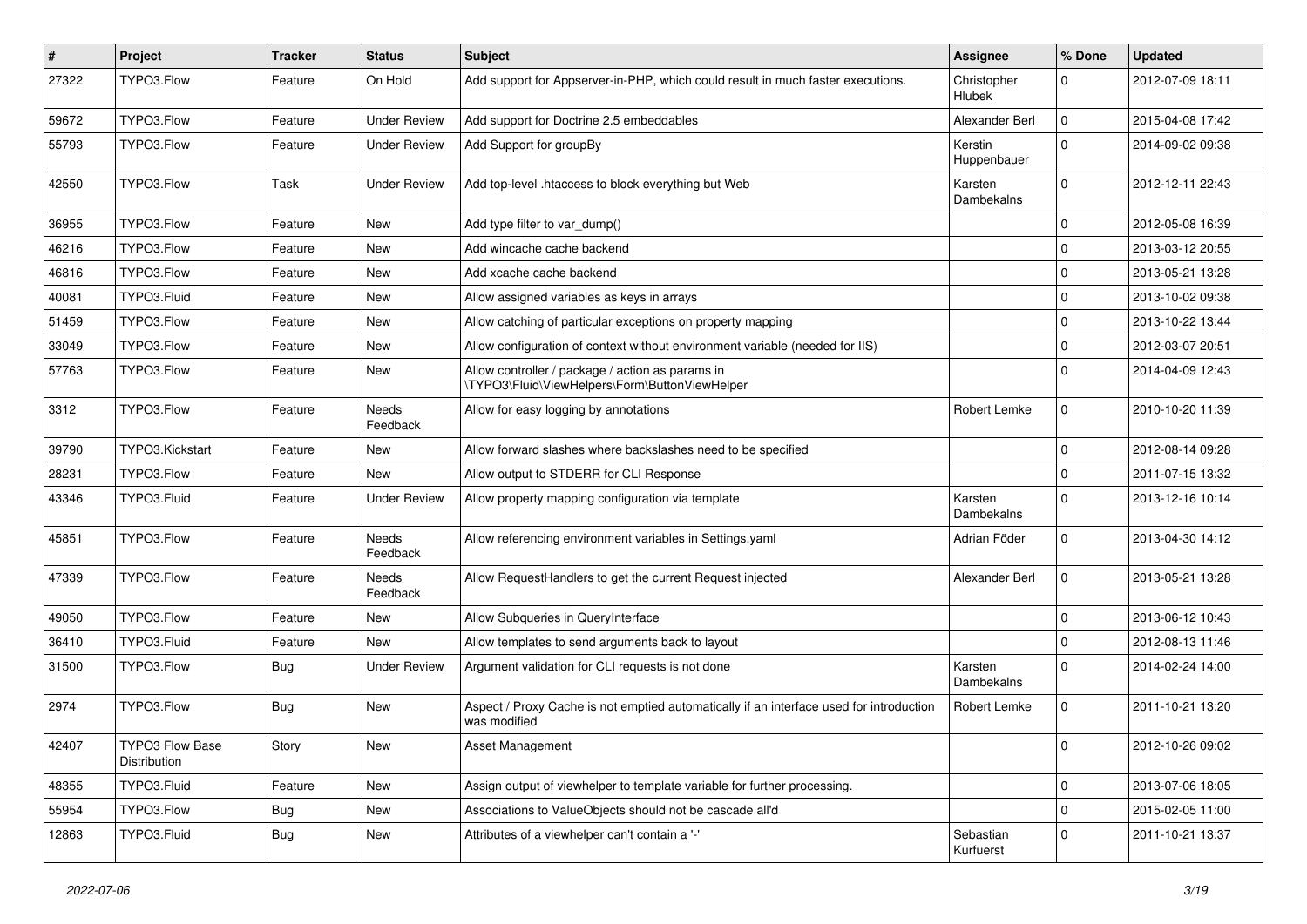| $\pmb{\#}$ | Project                                | <b>Tracker</b> | <b>Status</b>            | <b>Subject</b>                                                                | <b>Assignee</b>             | % Done              | <b>Updated</b>   |
|------------|----------------------------------------|----------------|--------------------------|-------------------------------------------------------------------------------|-----------------------------|---------------------|------------------|
| 36508      | TYPO3.Flow                             | Bug            | New                      | <b>AuthenticationProvider Request Patterns</b>                                |                             | 0                   | 2012-04-24 12:39 |
| 44684      | <b>TYPO3 Flow Base</b><br>Distribution | Bug            | New                      | Authorization header redirect in .htaccess strips the Basic-prefix            |                             | $\Omega$            | 2014-09-16 23:41 |
| 1785       | TYPO3.Flow                             | Feature        | New                      | Automatic garbage collection for expired cache entries                        |                             | $\Omega$            | 2011-10-20 01:43 |
| 33587      | TYPO3.Flow                             | Feature        | New                      | Automatically remove unused Resources                                         |                             | $\Omega$            | 2013-11-11 18:21 |
| 55199      | TYPO3.Flow                             | Feature        | New                      | Avoid Buffering of Shell output                                               |                             | $\mathbf 0$         | 2014-03-31 12:34 |
| 32707      | TYPO3.Flow                             | Bug            | Accepted                 | <b>Bad Bad FileBackend</b>                                                    | Karsten<br>Dambekalns       | $\Omega$            | 2013-05-21 13:33 |
| 46545      | TYPO3.Fluid                            | Feature        | New                      | Better support for arrays in options of SelectViewHelper                      |                             | $\mathbf 0$         | 2013-03-22 13:35 |
| 9950       | TYPO3.Fluid                            | Task           | New                      | Binding to nested arrays impossible for form-elements                         |                             | $\mathbf 0$         | 2011-10-20 01:48 |
| 53189      | TYPO3.Flow                             | <b>Bug</b>     | New                      | Blog tutorial no longer works                                                 | <b>Philipp Maier</b>        | $\mathbf 0$         | 2013-10-29 09:50 |
| 59023      | TYPO3.Flow                             | <b>Bug</b>     | New                      | BooleanConverter should not convert empty values to boolean                   |                             | $\mathbf 0$         | 2014-06-10 14:04 |
| 50080      | TYPO3.Flow                             | <b>Bug</b>     | <b>Needs</b><br>Feedback | Broken concept for CLI/Web separation                                         | Karsten<br>Dambekalns       | $\Omega$            | 2013-08-13 08:42 |
| 54446      | TYPO3.Flow                             | <b>Bug</b>     | New                      | Cache filebackend 'include_once'                                              |                             | $\mathbf 0$         | 2014-01-29 15:22 |
| 42520      | TYPO3.Flow                             | Bug            | New                      | Cache must be flushed globally for package state changes                      |                             | $\mathbf 0$         | 2015-02-25 17:45 |
| 3291       | TYPO3.Fluid                            | Feature        | Needs<br>Feedback        | Cacheable viewhelpers                                                         |                             | $\Omega$            | 2012-11-29 17:00 |
| 60181      | TYPO3.Fluid                            | Feature        | New                      | Caching mechanism for Fluid Views/Templates                                   |                             | $\mathsf{O}\xspace$ | 2014-07-08 13:18 |
| 58744      | TYPO3.Flow                             | <b>Bug</b>     | New                      | Can not split configuration in settings yaml                                  |                             | $\pmb{0}$           | 2014-05-14 12:06 |
| 52430      | TYPO3.Flow                             | <b>Bug</b>     | New                      | Cannot convert from UUID to auto-increment ID                                 |                             | $\mathbf{0}$        | 2013-10-01 15:48 |
| 28016      | TYPO3.Flow                             | Bug            | <b>Needs</b><br>Feedback | Cascade remove of cleared ArrayCollection                                     | Karsten<br>Dambekalns       | $\Omega$            | 2013-02-14 20:46 |
| 41900      | TYPO3.Flow                             | Feature        | Accepted                 | Check for duplicate PSR-0 autoload namespaces                                 | Christian Jul<br>Jensen     | $\mathbf 0$         | 2013-05-21 13:28 |
| 30933      | TYPO3.Flow                             | Feature        | Needs<br>Feedback        | Check for unique constraints on add()                                         | Karsten<br>Dambekalns       | $\Omega$            | 2014-10-01 12:36 |
| 41414      | TYPO3.Flow                             | Task           | Needs<br>Feedback        | Check packageKey naming / file structure below Packages/Vendor                |                             | $\Omega$            | 2012-11-07 11:39 |
| 8463       | TYPO3.Flow                             | Feature        | New                      | Check security policy for objects reconstituted in the session scope          |                             | $\mathbf 0$         | 2010-10-20 11:39 |
| 8462       | TYPO3.Flow                             | Feature        | New                      | Check subobjects in query rewriting                                           |                             | $\mathbf 0$         | 2010-10-20 11:39 |
| 38130      | TYPO3.Fluid                            | Feature        | New                      | Checkboxes and multiple select fields should have an assignable default value |                             | $\mathbf 0$         | 2012-06-17 09:54 |
| 36662      | TYPO3.Fluid                            | <b>Bug</b>     | Needs<br>Feedback        | Checked state isn't always correct when property is collection                | Kevin Ulrich<br>Moschallski | $\Omega$            | 2013-08-14 15:39 |
| 52509      | <b>TYPO3 Flow Base</b><br>Distribution | <b>Bug</b>     | New                      | Child-Object's Identifier get's lost on Form-Submission with Validation Error |                             | $\Omega$            | 2013-10-03 16:18 |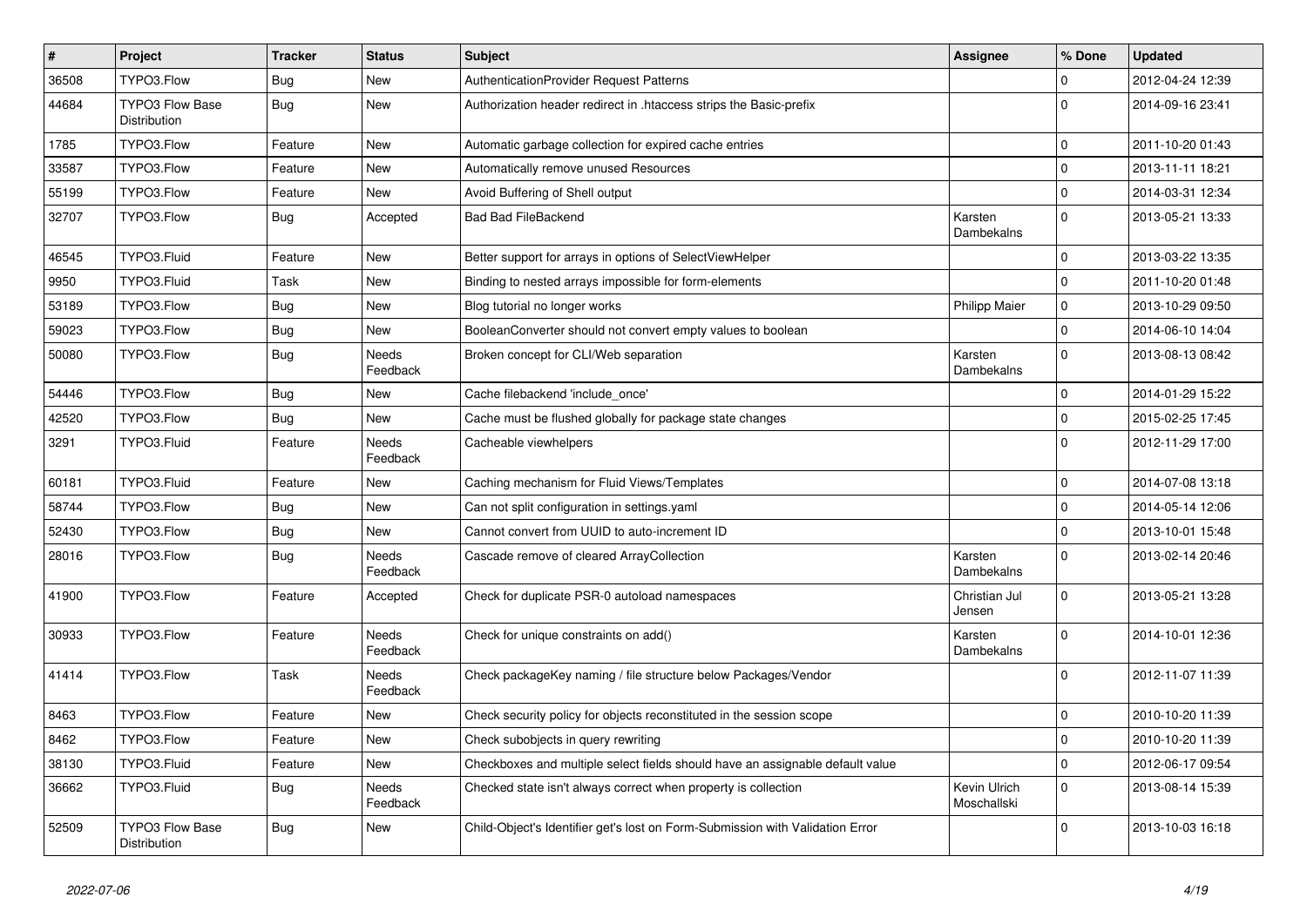| $\sharp$ | Project                                | <b>Tracker</b> | <b>Status</b>       | Subject                                                                               | <b>Assignee</b>       | % Done      | <b>Updated</b>   |
|----------|----------------------------------------|----------------|---------------------|---------------------------------------------------------------------------------------|-----------------------|-------------|------------------|
| 39432    | TYPO3 Flow Base<br>Distribution        | Task           | New                 | Clarify introducing properties                                                        |                       | 0           | 2012-07-31 23:34 |
| 52909    | TYPO3.Flow                             | <b>Bug</b>     | New                 | Class Loader fallback to non-proxy hides fatal errors                                 |                       | $\mathbf 0$ | 2013-10-17 11:24 |
| 53533    | TYPO3.Flow                             | <b>Bug</b>     | New                 | Class reflection assumes reverse PSR-0, can lead to fail in autoloader                |                       | $\mathbf 0$ | 2013-11-11 21:05 |
| 47052    | <b>TYPO3 Flow Base</b><br>Distribution | <b>Bug</b>     | New                 | Clear doctrine caches after migration applied                                         |                       | $\Omega$    | 2013-04-08 18:30 |
| 58622    | TYPO3.Flow                             | Feature        | New                 | Clearer Exception: Array to string conversion                                         |                       | $\mathbf 0$ | 2016-06-13 18:15 |
| 30428    | TYPO3.Flow                             | Feature        | New                 | Cloning of request arguments                                                          |                       | $\mathbf 0$ | 2011-09-29 13:26 |
| 48167    | TYPO3.Flow                             | Feature        | Accepted            | Command line account and role browsing                                                | Adrian Föder          | $\mathbf 0$ | 2013-05-21 13:28 |
| 43621    | TYPO3.Flow                             | <b>Bug</b>     | <b>Under Review</b> | Composer installer overwrites Settings.yaml.example                                   | Karsten<br>Dambekalns | $\Omega$    | 2013-11-26 19:12 |
| 53961    | TYPO3 Flow Base<br>Distribution        | <b>Bug</b>     | New                 | Composer installer scripts create a .Packages folder                                  |                       | $\Omega$    | 2013-11-28 13:06 |
| 46910    | TYPO3.Flow                             | Feature        | New                 | Composer integration - PackageStates.php                                              |                       | $\mathbf 0$ | 2013-05-21 13:28 |
| 47419    | <b>TYPO3 Flow Base</b><br>Distribution | <b>Bug</b>     | New                 | Composer issues                                                                       |                       | $\Omega$    | 2013-08-14 15:34 |
| 57437    | TYPO3.Flow                             | <b>Bug</b>     | New                 | Composer package replacement is not supported                                         |                       | $\Omega$    | 2014-03-30 23:12 |
| 59442    | TYPO3.Flow                             | <b>Bug</b>     | <b>Under Review</b> | Composite primary keys including foreign entity don't work                            |                       | $\mathbf 0$ | 2014-11-27 09:34 |
| 3755     | TYPO3.Flow                             | Task           | New                 | Concurrency stress testing and cache mechanism                                        |                       | $\mathbf 0$ | 2010-10-20 11:39 |
| 29972    | TYPO3.Flow                             | Feature        | <b>Under Review</b> | Configurable Redirects                                                                | Tim Kandel            | $\mathbf 0$ | 2013-10-02 15:43 |
| 7608     | TYPO3.Fluid                            | Feature        | New                 | Configurable shorthand/object accessor delimiters                                     |                       | $\Omega$    | 2013-11-07 14:08 |
| 33710    | TYPO3.Flow                             | Feature        | New                 | Configuration based on Domain                                                         |                       | $\Omega$    | 2012-02-06 16:08 |
| 48898    | TYPO3.Flow                             | <b>Bug</b>     | New                 | configuration for roles fails if one of Policy.yaml files contain empty "roles array" | Christian Müller      | $\mathbf 0$ | 2013-06-05 19:06 |
| 53224    | TYPO3.Flow                             | Bug            | New                 | Constructor in subclass breaks call chain leading to missing identifier / uuid        |                       | $\Omega$    | 2013-10-30 12:06 |
| 31210    | TYPO3.Flow                             | Bug            | New                 | constructor of proxy class not compatible with interfaces defening a constructor      |                       | $\mathbf 0$ | 2011-11-07 22:02 |
| 42606    | TYPO3.Flow                             | <b>Bug</b>     | New                 | Content Security with nested objects                                                  |                       | $\mathbf 0$ | 2012-12-13 12:35 |
| 57541    | TYPO3.Flow                             | <b>Bug</b>     | <b>Under Review</b> | Content Security: operands work intrinsically differently in Rewrite and Manual check |                       | $\mathbf 0$ | 2014-04-03 09:06 |
| 33937    | TYPO3.Flow                             | Feature        | Accepted            | Convenience method to resolve public "resource://" paths                              | Karsten<br>Dambekalns | $\Omega$    | 2014-04-15 11:40 |
| 56573    | TYPO3.Flow                             | <b>Bug</b>     | New                 | Converting by Flow\Identity                                                           |                       | $\mathbf 0$ | 2014-04-09 13:10 |
| 41148    | TYPO3.Flow                             | <b>Bug</b>     | New                 | Converting of ValueObjects                                                            |                       | 0           | 2012-12-13 12:35 |
| 47073    | TYPO3.Flow                             | <b>Bug</b>     | New                 | Cookie causes Error after Update                                                      |                       | 0           | 2014-12-16 11:59 |
| 65684    | TYPO3.Flow                             | Bug            | New                 | Could not acquire lock for ClassLoader cache creation                                 | Sebastian Heuer       | 0           | 2015-03-12 15:07 |
| 3580     | TYPO3.Flow                             | Feature        | New                 | Create an administration panel for the FLOW3 Development context                      |                       | 0           | 2011-10-13 15:21 |
| 52640    | TYPO3.Fluid                            | Feature        | <b>Under Review</b> | Create an UnlessViewHelper as opposite to the IfViewHelper                            | Marc Neuhaus          | $\mathbf 0$ | 2014-08-01 09:02 |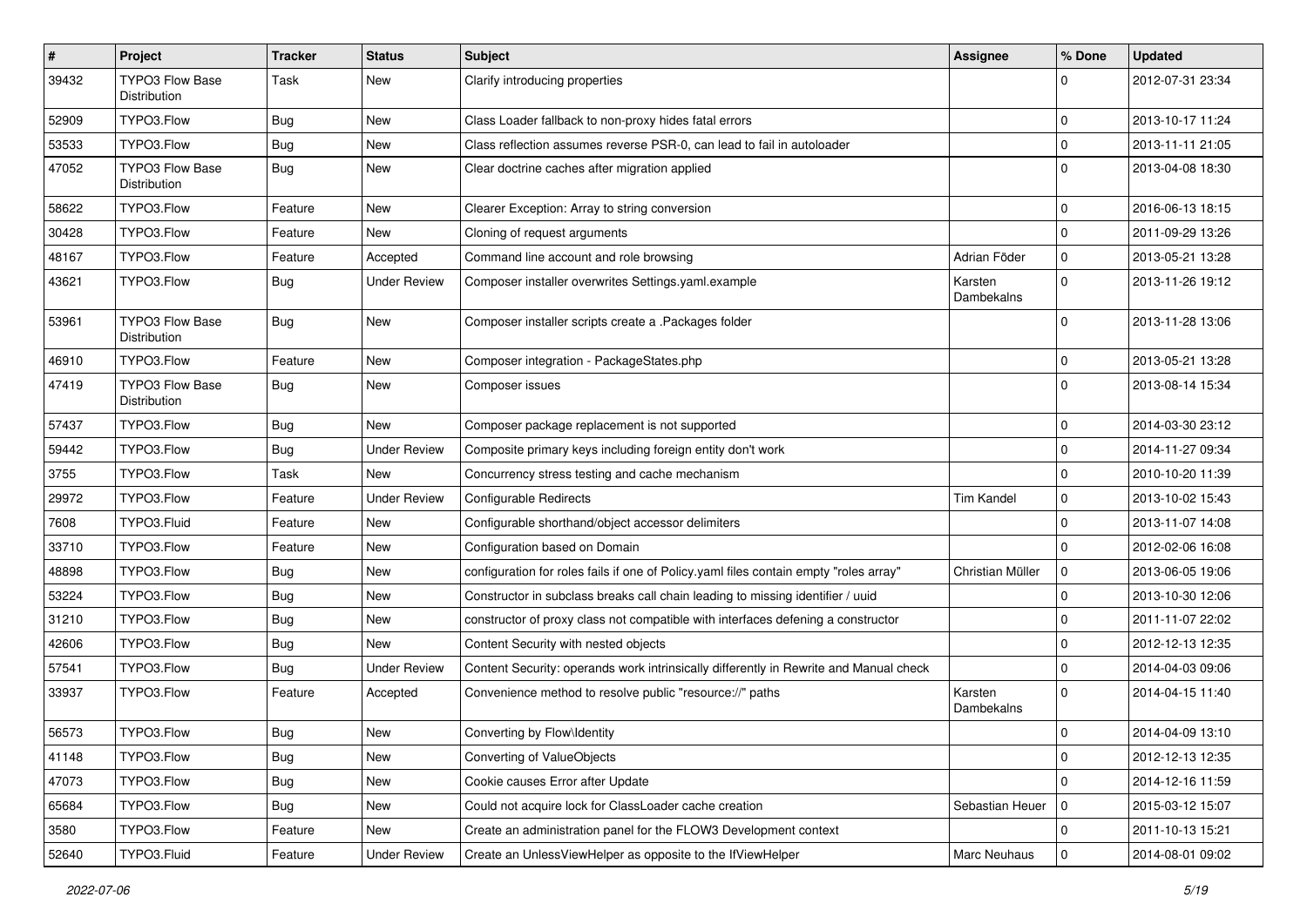| $\vert$ # | Project                                | <b>Tracker</b> | <b>Status</b>       | Subject                                                                                              | Assignee              | % Done      | <b>Updated</b>   |
|-----------|----------------------------------------|----------------|---------------------|------------------------------------------------------------------------------------------------------|-----------------------|-------------|------------------|
| 27798     | TYPO3.Flow                             | <b>Bug</b>     | Accepted            | CSRF protection not working for forms in a plugin                                                    |                       | $\Omega$    | 2013-08-14 15:35 |
| 3725      | TYPO3.Fluid                            | Feature        | New                 | <b>CSS Engine</b>                                                                                    | Christian Müller      | $\mathbf 0$ | 2014-04-03 13:24 |
| 46066     | TYPO3.Flow                             | <b>Bug</b>     | New                 | Currency formatter uses wrong format for ISO 4217 currency codes                                     |                       | $\mathbf 0$ | 2013-03-06 16:29 |
| 51286     | TYPO3.Flow                             | Task           | New                 | Custom error views should introduce a controller context somehow                                     |                       | $\mathbf 0$ | 2013-08-23 11:24 |
| 49806     | TYPO3.Flow                             | Task           | Accepted            | Date formatting should care about the time zone                                                      | Adrian Föder          | $\mathbf 0$ | 2013-07-09 10:16 |
| 26986     | TYPO3.Flow                             | Feature        | Accepted            | Debug toolbar                                                                                        | Christian Müller      | $\mathbf 0$ | 2012-06-08 20:41 |
| 58976     | <b>TYPO3 Flow Base</b><br>Distribution | <b>Bug</b>     | New                 | debug_backtrace                                                                                      |                       | $\Omega$    | 2014-05-21 01:07 |
| 44712     | TYPO3.Flow                             | Task           | Accepted            | Decouple Argument-Building in the HTTP-Request-Constructor                                           |                       | $\mathbf 0$ | 2013-01-23 11:19 |
| 47423     | TYPO3 Flow Base<br>Distribution        | Task           | <b>Under Review</b> | Decouple TYPO3.Party from Flow                                                                       | Christian Müller      | $\mathbf 0$ | 2013-04-22 09:34 |
| 54284     | TYPO3.Fluid                            | <b>Bug</b>     | New                 | Default Option for Switch/Case VH                                                                    |                       | $\mathbf 0$ | 2013-12-08 14:28 |
| 51312     | TYPO3.Flow                             | <b>Bug</b>     | New                 | Default php error handler generates warning (when loading<br>TYPO3\Flow\Error\Exception class)       |                       | $\Omega$    | 2013-08-24 16:07 |
| 48430     | TYPO3.Flow                             | <b>Bug</b>     | New                 | Default validator-messages are not correctly formatted                                               |                       | $\mathbf 0$ | 2013-05-22 00:36 |
| 1907      | TYPO3.Fluid                            | Feature        | New                 | Default values for view helpers based on context                                                     |                       | $\mathbf 0$ | 2014-03-10 17:53 |
| 44244     | TYPO3.Flow                             | <b>Bug</b>     | New                 | defaultOrderings aren't applied on related objects                                                   |                       | $\mathbf 0$ | 2013-01-09 18:41 |
| 45164     | TYPO3 Flow Base<br>Distribution        | Feature        | Accepted            | Define syntax for validation rules in YAML                                                           | Karsten<br>Dambekalns | $\Omega$    | 2013-02-05 10:52 |
| 47638     | <b>TYPO3 Flow Base</b><br>Distribution | <b>Bug</b>     | New                 | Delete a ValueObject by its identity                                                                 |                       | $\Omega$    | 2013-04-27 13:14 |
| 35831     | TYPO3.Flow                             | Bug            | New                 | Deleting or unpublishing of a resource deletes all published symlinks<br>(Web/_Resources/Persistent) |                       | $\Omega$    | 2012-04-11 09:31 |
| 29425     | TYPO3.Flow                             | Bug            | New                 | Deletion of a blog post with resources fails with FK constraint error                                |                       | $\mathbf 0$ | 2011-10-21 13:20 |
| 5442      | TYPO3.Flow                             | Feature        | New                 | Destroy session / logout user on deleting an account                                                 | Andreas Förthner   0  |             | 2012-10-25 08:46 |
| 45611     | TYPO3.Flow                             | <b>Bug</b>     | New                 | Destruction of session after logout should be configurable                                           |                       | $\Omega$    | 2013-02-19 16:41 |
| 46823     | TYPO3.Flow                             | Task           | Accepted            | Detect APC and APCu correctly                                                                        |                       | $\mathbf 0$ | 2013-09-18 09:28 |
| 30890     | TYPO3.Flow                             | Feature        | Accepted            | Developer Toolbar                                                                                    | Christian Müller      | $\mathbf 0$ | 2013-05-21 13:28 |
| 46425     | TYPO3.Flow                             | Task           | Under Review        | DI proxy classes use raw reflection instead of RelfectionService                                     | Christian Müller      | $\mathbf 0$ | 2013-08-14 15:35 |
| 50255     | <b>TYPO3 Flow Base</b><br>Distribution | Bug            | New                 | Different collations runnig migrate/update                                                           |                       | $\Omega$    | 2013-11-16 23:05 |
| 50130     | <b>TYPO3 Flow Base</b><br>Distribution | <b>Bug</b>     | Needs<br>Feedback   | Different fallback for php.exe on windows                                                            |                       | $\mathbf 0$ | 2013-07-21 21:43 |
| 55831     | TYPO3.Flow                             | Feature        | New                 | Different scenarios for session settings                                                             |                       | $\mathbf 0$ | 2014-02-10 11:21 |
| 54146     | TYPO3.Flow                             | Bug            | New                 | Different sorting of arguments in ACL Patterns doesnt work                                           | Christian Müller      | 0           | 2013-12-02 19:23 |
| 58408     | TYPO3.Flow                             | Task           | New                 | Disable manualy persisting                                                                           |                       | $\pmb{0}$   | 2014-05-02 10:58 |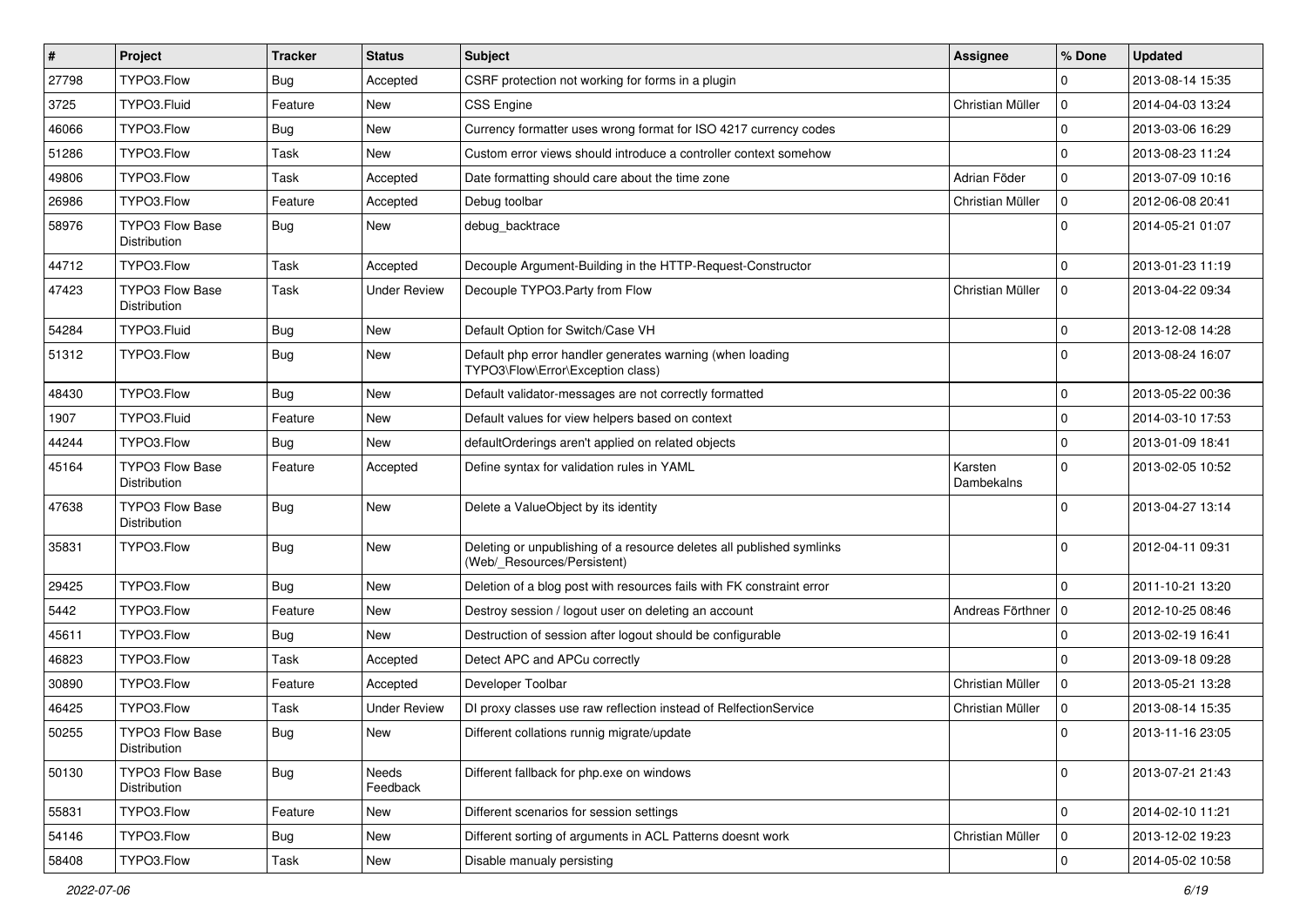| $\vert$ # | Project     | <b>Tracker</b> | <b>Status</b>            | <b>Subject</b>                                                                                               | <b>Assignee</b>       | % Done              | <b>Updated</b>   |
|-----------|-------------|----------------|--------------------------|--------------------------------------------------------------------------------------------------------------|-----------------------|---------------------|------------------|
| 37354     | TYPO3.Flow  | <b>Bug</b>     | Accepted                 | Do not apply generateValueHash() and generateUuid() if custom identifier is used                             | Karsten<br>Dambekalns | $\Omega$            | 2012-07-10 08:30 |
| 51188     | TYPO3.Flow  | <b>Bug</b>     | New                      | Doctrine does not respect AOP-injected properties                                                            |                       | $\mathbf 0$         | 2013-12-07 11:13 |
| 51489     | TYPO3.Flow  | <b>Bug</b>     | New                      | Doctrine\Common\Annotations\AnnotationException thrown in file<br>AnnotationException.php                    |                       | $\Omega$            | 2014-02-06 10:20 |
| 42465     | TYPO3.Flow  | Task           | New                      | Document i18n settings                                                                                       |                       | 0                   | 2013-08-14 15:35 |
| 44148     | TYPO3.Flow  | <b>Bug</b>     | New                      | Documentation for executeCommand() needs clarification                                                       |                       | $\Omega$            | 2013-08-14 15:35 |
| 40802     | TYPO3.Flow  | <b>Bug</b>     | Accepted                 | Documentation mistake (authentication)                                                                       | Karsten<br>Dambekalns | $\mathbf 0$         | 2014-03-20 14:13 |
| 50115     | TYPO3.Flow  | Feature        | <b>Under Review</b>      | During the policy loading, we need to take care if class exist                                               | Dominique Feyer   0   |                     | 2013-10-04 10:23 |
| 35030     | TYPO3.Flow  | Feature        | <b>Under Review</b>      | Dynamic locale detection                                                                                     | Karsten<br>Dambekalns | $\Omega$            | 2013-09-26 18:08 |
| 49025     | TYPO3.Flow  | Task           | <b>Under Review</b>      | Dynamic locale detection / determination                                                                     | Adrian Föder          | $\mathbf 0$         | 2013-12-28 10:48 |
| 45345     | TYPO3.Fluid | Feature        | Needs<br>Feedback        | Easy to use comments for fluid that won't show in output                                                     |                       | $\mathbf 0$         | 2013-03-26 20:40 |
| 37212     | TYPO3.Flow  | Feature        | Accepted                 | Edge Side Includes (ESI)                                                                                     | Robert Lemke          | $\mathbf 0$         | 2013-05-21 13:28 |
| 46716     | TYPO3.Flow  | <b>Bug</b>     | New                      | Empty class names in DependencyInjection proxy code when using Caches /<br>Factory-created dependencies      |                       | $\Omega$            | 2013-05-21 13:22 |
| 46289     | TYPO3.Fluid | <b>Bug</b>     | Needs<br>Feedback        | Enable Escaping Interceptor in XML request format                                                            |                       | $\Omega$            | 2013-08-14 15:35 |
| 3587      | TYPO3.Flow  | Feature        | New                      | Enforce validation rules for value objects already in constructor                                            |                       | $\mathbf 0$         | 2010-10-20 11:39 |
| 55870     | TYPO3.Flow  | Feature        | New                      | Enhance f:form.textfield or add a f:form.datefield VH with enhanced validation and<br>propertymapping        | Christian Müller      | $\mathbf 0$         | 2014-04-15 12:32 |
| 13045     | TYPO3.Fluid | Bug            | <b>New</b>               | Entity decode of strings are different between if-conditions and output of variable                          |                       | 0                   | 2011-10-21 13:37 |
| 53177     | TYPO3.Flow  | Feature        | New                      | entity resource policy value support for `this`                                                              |                       | 0                   | 2014-05-20 09:22 |
| 47236     | TYPO3.Flow  | <b>Bug</b>     | <b>Needs</b><br>Feedback | Error at offset 6279 of 6338                                                                                 |                       | $\Omega$            | 2014-02-14 09:35 |
| 43967     | TYPO3.Flow  | <b>Bug</b>     | New                      | Error in evaluating orphanRemoval in Flow Annotation driver                                                  |                       | $\Omega$            | 2013-01-03 11:00 |
| 48873     | TYPO3.Flow  | <b>Bug</b>     | New                      | Error when calling resourceManager->deleteResource on unpublished Resource                                   |                       | $\mathbf 0$         | 2013-06-05 13:46 |
| 52536     | TYPO3.Fluid | <b>Bug</b>     | <b>Under Review</b>      | Errorclass not set if no property-attribute set                                                              |                       | $\mathbf 0$         | 2016-01-06 10:02 |
| 37831     | TYPO3.Flow  | Task           | New                      | Evaluate using PHP 5.4's internal web server for Functional Testing                                          |                       | $\mathbf 0$         | 2012-06-08 09:27 |
| 45640     | TYPO3.Flow  | <b>Bug</b>     | New                      | Every relation is set to cascade=all if the related entity is no aggregate root                              |                       | $\mathsf{O}\xspace$ | 2013-02-20 15:31 |
| 40410     | TYPO3.Flow  | <b>Bug</b>     | Needs<br>Feedback        | Exception when using Apc, Memcached of Redis cache backend for reflection status<br>and object configuration | Karsten<br>Dambekalns | $\mathsf{O}\xspace$ | 2012-10-25 15:56 |
| 33024     | TYPO3.Flow  | <b>Bug</b>     | Accepted                 | Exception when validating a float in a Model with the Number validator                                       | Karsten<br>Dambekalns | $\mathbf 0$         | 2012-03-07 22:08 |
| 52945     | TYPO3.Flow  | <b>Bug</b>     | New                      | Excluded classes should only be excluded from reflection but still autoloaded                                |                       | $\pmb{0}$           | 2013-10-19 12:52 |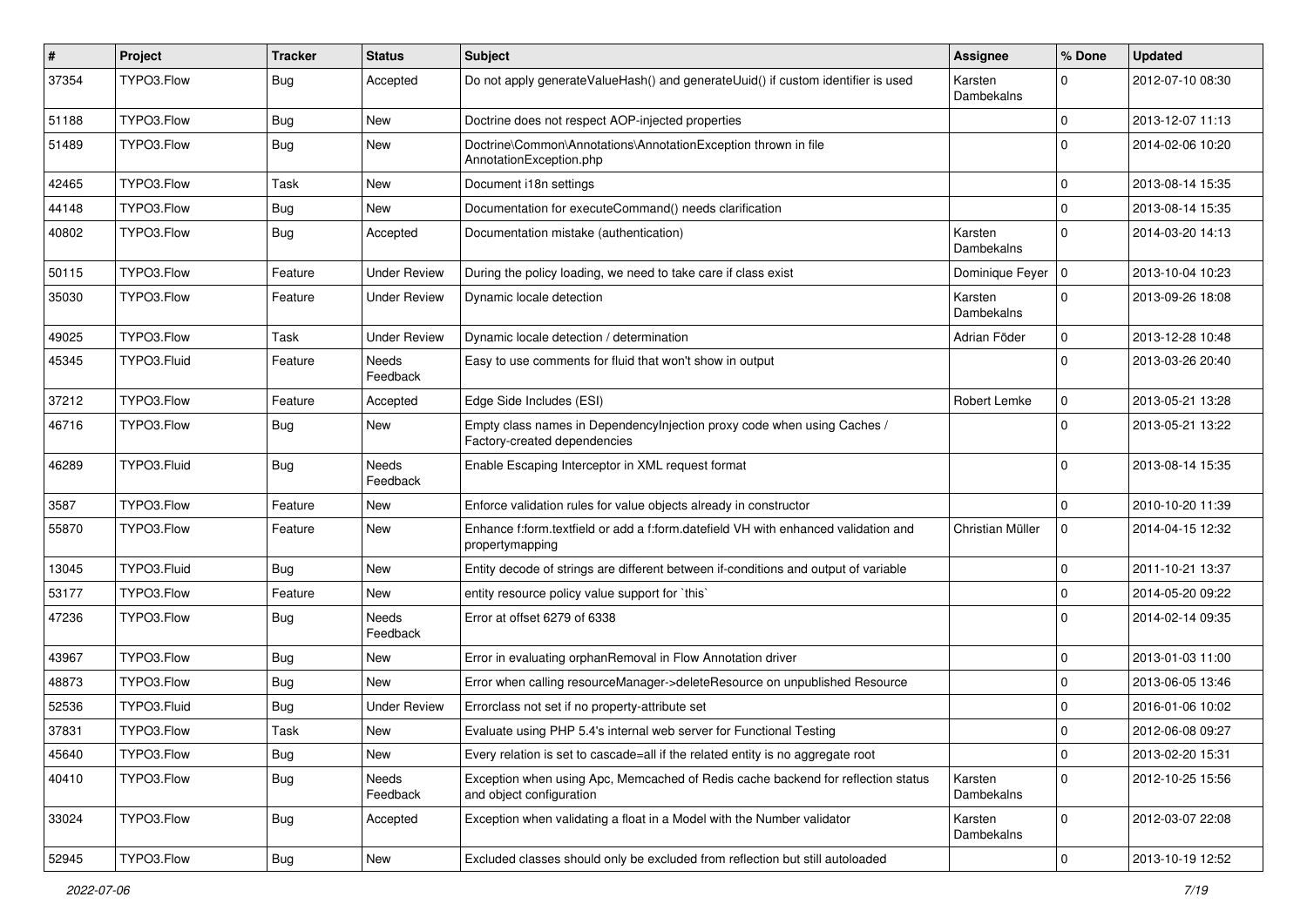| $\pmb{\#}$ | Project     | <b>Tracker</b> | <b>Status</b>       | <b>Subject</b>                                                                                       | Assignee                    | % Done      | <b>Updated</b>   |
|------------|-------------|----------------|---------------------|------------------------------------------------------------------------------------------------------|-----------------------------|-------------|------------------|
| 32607      | TYPO3.Flow  | Feature        | Needs<br>Feedback   | Export localized strings for JS consumption                                                          | Karsten<br>Dambekalns       | $\Omega$    | 2013-05-21 13:28 |
| 45153      | TYPO3.Fluid | Feature        | New                 | f:be.menus.actionMenuItem - Detection of the current select option is insufficient                   |                             | $\mathbf 0$ | 2013-02-04 23:17 |
| 62346      | TYPO3.Fluid | Feature        | New                 | f:comment should have high precende                                                                  |                             | $\mathbf 0$ | 2014-10-20 11:33 |
| 49600      | TYPO3.Fluid | <b>Bug</b>     | <b>New</b>          | f:form tag shown as a HTML on frontend                                                               |                             | $\Omega$    | 2013-12-04 13:04 |
| 58921      | TYPO3.Fluid | <b>Bug</b>     | New                 | f:form.* VHs crash if NOT inside f:form but followed by f:form                                       |                             | $\mathbf 0$ | 2014-05-19 15:29 |
| 31955      | TYPO3.Fluid | Feature        | New                 | f:uri.widget                                                                                         |                             | $\mathbf 0$ | 2011-11-22 12:27 |
| 37619      | TYPO3.Fluid | Bug            | New                 | Fatal Error when using variable in name attribute of Section ViewHelper                              |                             | $\mathbf 0$ | 2012-05-30 23:17 |
| 53262      | TYPO3.Flow  | Bug            | New                 | FileBakend have some race condition                                                                  | Dominique Feyer             | l o         | 2013-11-01 10:48 |
| 55306      | TYPO3.Flow  | <b>Bug</b>     | <b>Under Review</b> | Filenames should not exceed 255 characters                                                           | Christian Müller            | $\mathbf 0$ | 2015-10-04 21:35 |
| 43192      | TYPO3.Flow  | Bug            | Accepted            | findByIdentifier() for non-persisted objects not working for custom identifier properties            | Karsten<br>Dambekalns       | $\Omega$    | 2013-05-21 13:28 |
| 36510      | TYPO3.Flow  | Feature        | New                 | <b>Firewall Redirect?</b>                                                                            |                             | $\Omega$    | 2012-04-24 12:57 |
| 56856      | TYPO3.Flow  | Bug            | <b>Under Review</b> | Fix StandardView Template                                                                            |                             | $\mathbf 0$ | 2015-02-25 11:25 |
| 59366      | TYPO3.Flow  | <b>Bug</b>     | <b>Under Review</b> | fix* lifecycle callbacks should not be registered for unproxied entities                             |                             | $\mathbf 0$ | 2014-11-27 09:41 |
| 55937      | TYPO3.Flow  | <b>Bug</b>     | New                 | FlashMessage queue is lost                                                                           |                             | $\mathbf 0$ | 2014-02-12 17:03 |
| 56544      | TYPO3.Flow  | Bug            | New                 | FLOW Exception on tar package inclusion via composer                                                 |                             | $\mathbf 0$ | 2014-03-20 14:38 |
| 32574      | TYPO3.Flow  | <b>Bug</b>     | Accepted            | FLOW3 enters fork bombs when using cgi-fcgi vs cli                                                   | Karsten<br>Dambekalns       | $\Omega$    | 2012-03-07 17:21 |
| 10472      | TYPO3.Fluid | Feature        | New                 | Fluid Standalone distribution                                                                        |                             | $\Omega$    | 2012-10-16 15:17 |
| 3306       | TYPO3.Flow  | Feature        | Accepted            | Flush routes cache automatically on class file modifications                                         | Robert Lemke                | $\mathbf 0$ | 2013-05-06 12:34 |
| 49038      | TYPO3.Fluid | <b>Bug</b>     | New                 | form select does not select the first item if prependOptionValue is used                             |                             | $\mathbf 0$ | 2013-06-11 22:11 |
| 8648       | TYPO3.Fluid | <b>Bug</b>     | New                 | format.crop ViewHelper should support all features of the crop stdWrap function                      |                             | $\mathbf 0$ | 2011-10-21 13:37 |
| 58983      | TYPO3.Fluid | <b>Bug</b>     | New                 | format.date does not respect linebreaks and throws exception                                         |                             | $\Omega$    | 2014-05-21 10:00 |
| 47669      | TYPO3.Fluid | Task           | New                 | FormViewHelper does not define the default request method                                            |                             | $\mathbf 0$ | 2013-04-28 16:39 |
| 58862      | TYPO3.Fluid | <b>Bug</b>     | Needs<br>Feedback   | FormViewHelper doesn't accept NULL as value for \$arguments                                          | <b>Bastian</b><br>Waidelich | $\Omega$    | 2014-06-04 12:49 |
| 5636       | TYPO3.Fluid | Task           | Under Review        | Form_RadioViewHelper and CheckBoxViewHelper miss check for existing object<br>before it is accessed. |                             | $\Omega$    | 2013-11-22 17:14 |
| 30424      | TYPO3.Flow  | <b>Bug</b>     | New                 | Forward object arguments with changes                                                                |                             | $\mathbf 0$ | 2011-10-21 13:20 |
| 58193      | TYPO3.Flow  | <b>Bug</b>     | <b>Under Review</b> | Forward-port changelogs to master branch                                                             | Karsten<br>Dambekalns       | $\mathbf 0$ | 2014-05-23 18:11 |
| 45394      | TYPO3.Fluid | Task           | New                 | Forwardport Unit test for standalone view                                                            |                             | $\mathbf 0$ | 2013-02-11 22:39 |
| 47487      | TYPO3.Flow  | <b>Bug</b>     | New                 | Functional test classes in package without classes are not compiled                                  |                             | $\Omega$    | 2013-05-21 12:19 |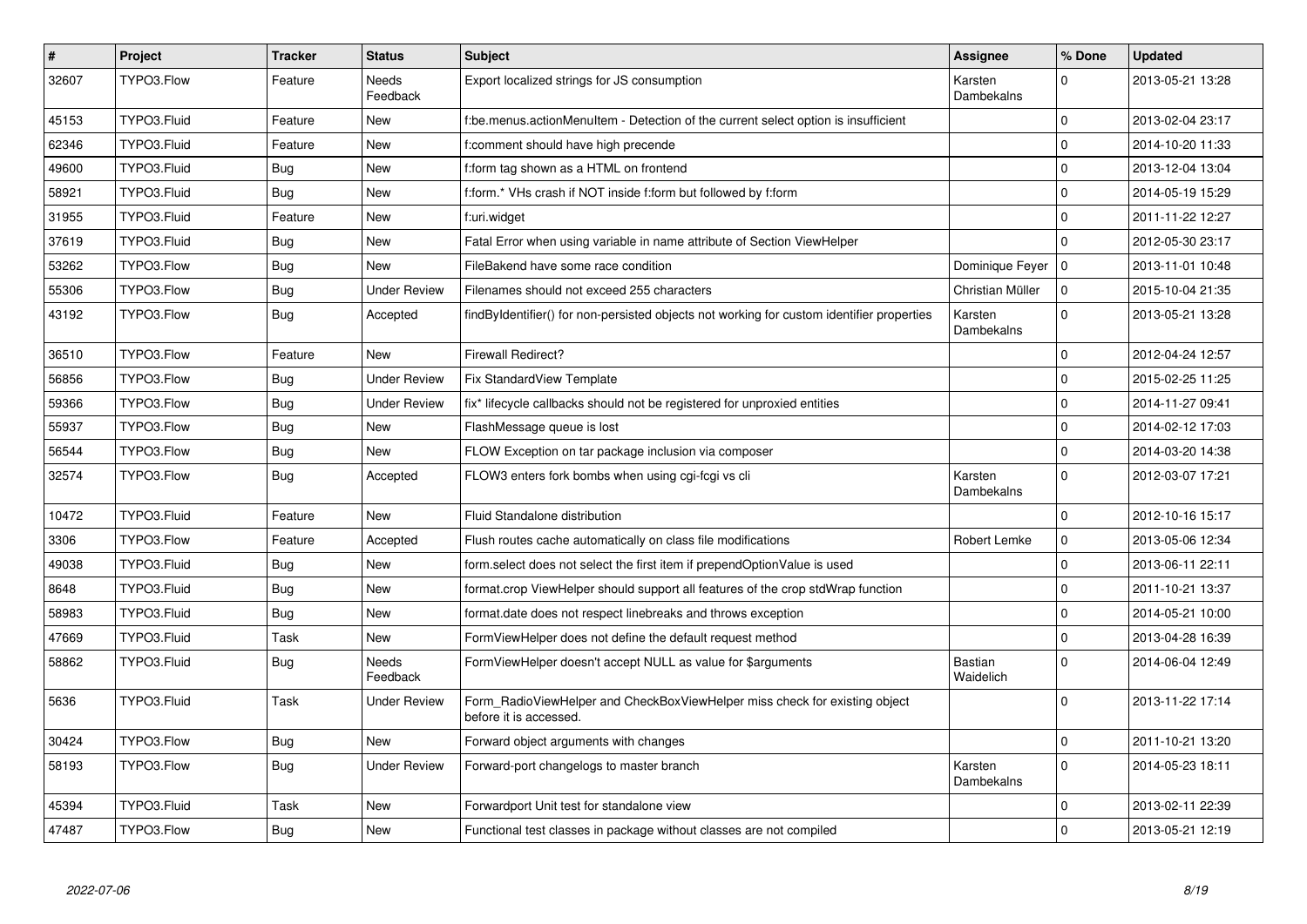| $\pmb{\#}$ | <b>Project</b>                                | <b>Tracker</b> | <b>Status</b>       | <b>Subject</b>                                                                                | Assignee              | % Done       | <b>Updated</b>   |
|------------|-----------------------------------------------|----------------|---------------------|-----------------------------------------------------------------------------------------------|-----------------------|--------------|------------------|
| 33308      | <b>TYPO3 Flow Base</b><br>Distribution        | Task           | New                 | General date and time handling rules                                                          |                       | U            | 2012-03-06 16:05 |
| 31002      | TYPO3.Flow                                    | <b>Bug</b>     | <b>New</b>          | Generated sleep method handles static properties as members.                                  |                       | $\Omega$     | 2011-10-21 13:20 |
| 37352      | TYPO3.Flow                                    | <b>Bug</b>     | <b>Under Review</b> | generateValueHash() should use getIdentifierByObject()                                        | Karsten<br>Dambekalns | $\mathbf{0}$ | 2013-05-21 13:28 |
| 46010      | TYPO3.Flow                                    | Bug            | New                 | Generating a DiscriminatorMap with base class in different namespace does not work            |                       | $\Omega$     | 2013-03-04 12:30 |
| 47429      | TYPO3.Flow                                    | Bug            | New                 | Global policy files no longer allowed                                                         |                       | $\mathbf 0$  | 2013-07-14 19:20 |
| 56602      | TYPO3.Flow                                    | Major Feature  | New                 | Handling Of Multi Identity Entities                                                           |                       | $\mathbf 0$  | 2014-04-09 13:10 |
| 38875      | <b>TYPO3 Flow Base</b><br><b>Distribution</b> | Suggestion     | New                 | Have a Translator object available in action controllers                                      |                       | $\Omega$     | 2012-07-11 15:00 |
| 59057      | TYPO3.Fluid                                   | Bug            | <b>Under Review</b> | Hidden empty value fields shoud be disabled when related field is disabled                    | Bastian<br>Waidelich  | $\Omega$     | 2014-06-18 17:23 |
| 58184      | TYPO3.Flow                                    | Major Feature  | New                 | HTTP request argument building for different use cases                                        |                       | $\mathbf 0$  | 2014-04-25 11:30 |
| 36495      | TYPO3.Flow                                    | <b>Bug</b>     | New                 | HTTP Response is sent before persistence preventing Exceptions to be displayed on<br>redirect |                       | $\Omega$     | 2012-04-24 00:28 |
| 28136      | TYPO3.Flow                                    | Feature        | New                 | HTTP Semantics for Transactions and more                                                      |                       | $\Omega$     | 2012-05-21 16:15 |
| 51763      | TYPO3.Flow                                    | <b>Bug</b>     | New                 | HttpRequest always returns content of the current request                                     |                       | $\Omega$     | 2015-02-20 12:53 |
| 59084      | TYPO3.Flow                                    | <b>Bug</b>     | New                 | if 403 Exception show reason                                                                  |                       | $\Omega$     | 2014-05-24 18:20 |
| 41533      | TYPO3.Flow                                    | <b>Bug</b>     | Needs<br>Feedback   | Ignored object-validation in editAction when redirecting back from updateAction               |                       | $\Omega$     | 2012-10-10 09:27 |
| 48596      | TYPO3.Flow                                    | Bug            | <b>Under Review</b> | IgnoredTags configuration should be easier to configure from packages                         | Alexander Berl        | $\mathbf 0$  | 2015-02-14 13:00 |
| 32105      | TYPO3.Flow                                    | Bug            | New                 | IgnoreValidation ignored if ACL is set for this controller action                             |                       | $\Omega$     | 2011-11-26 11:22 |
| 56639      | TYPO3.Flow                                    | Feature        | New                 | Implement "getPrivateStorageUriByResource()" for recieving (image-) file URIs                 | Robert Lemke          | $\mathbf 0$  | 2014-03-07 10:06 |
| 38379      | TYPO3.Eel                                     | Feature        | New                 | Implement a Eel-ViewHelper                                                                    |                       | $\Omega$     | 2013-04-08 11:03 |
| 6602       | TYPO3.Flow                                    | Feature        | New                 | Implement after invocation handling                                                           | Andreas Förthner   0  |              | 2011-01-07 11:15 |
| 38065      | TYPO3.Flow                                    | Feature        | <b>New</b>          | Implement content security for DQL queries                                                    | Andreas Förthner   0  |              | 2013-05-21 13:28 |
| 3621       | TYPO3.Flow                                    | Feature        | New                 | Implement dynamic firewall filter registration                                                | Andreas Förthner   0  |              | 2012-05-21 16:15 |
| 6178       | TYPO3.Flow                                    | Feature        | <b>New</b>          | Implement FileType and FileSize validators                                                    |                       | $\Omega$     | 2010-10-20 11:39 |
| 35709      | TYPO3.Flow                                    | Task           | New                 | Implement global Command aliases                                                              |                       | $\Omega$     | 2013-08-19 14:33 |
| 6712       | TYPO3.Flow                                    | Feature        | Accepted            | Implement mixin support                                                                       | Robert Lemke          | $\mathbf 0$  | 2011-11-08 00:18 |
| 32985      | TYPO3.Flow                                    | Feature        | <b>New</b>          | Implement Processing Rules when merging numerically-indexed arrays                            |                       | $\mathbf{0}$ | 2012-05-30 09:35 |
| 33258      | TYPO3.Flow                                    | Major Feature  | Accepted            | Implement support for Assetic                                                                 |                       | $\Omega$     | 2014-02-24 08:05 |
| 3585       | TYPO3.Flow                                    | Major Feature  | New                 | Implement support for value objects                                                           |                       | 0            | 2013-02-20 14:45 |
| 3619       | TYPO3.Flow                                    | Feature        | New                 | Implement System Policy Support/System Security                                               | Andreas Förthner   0  |              | 2012-05-21 16:15 |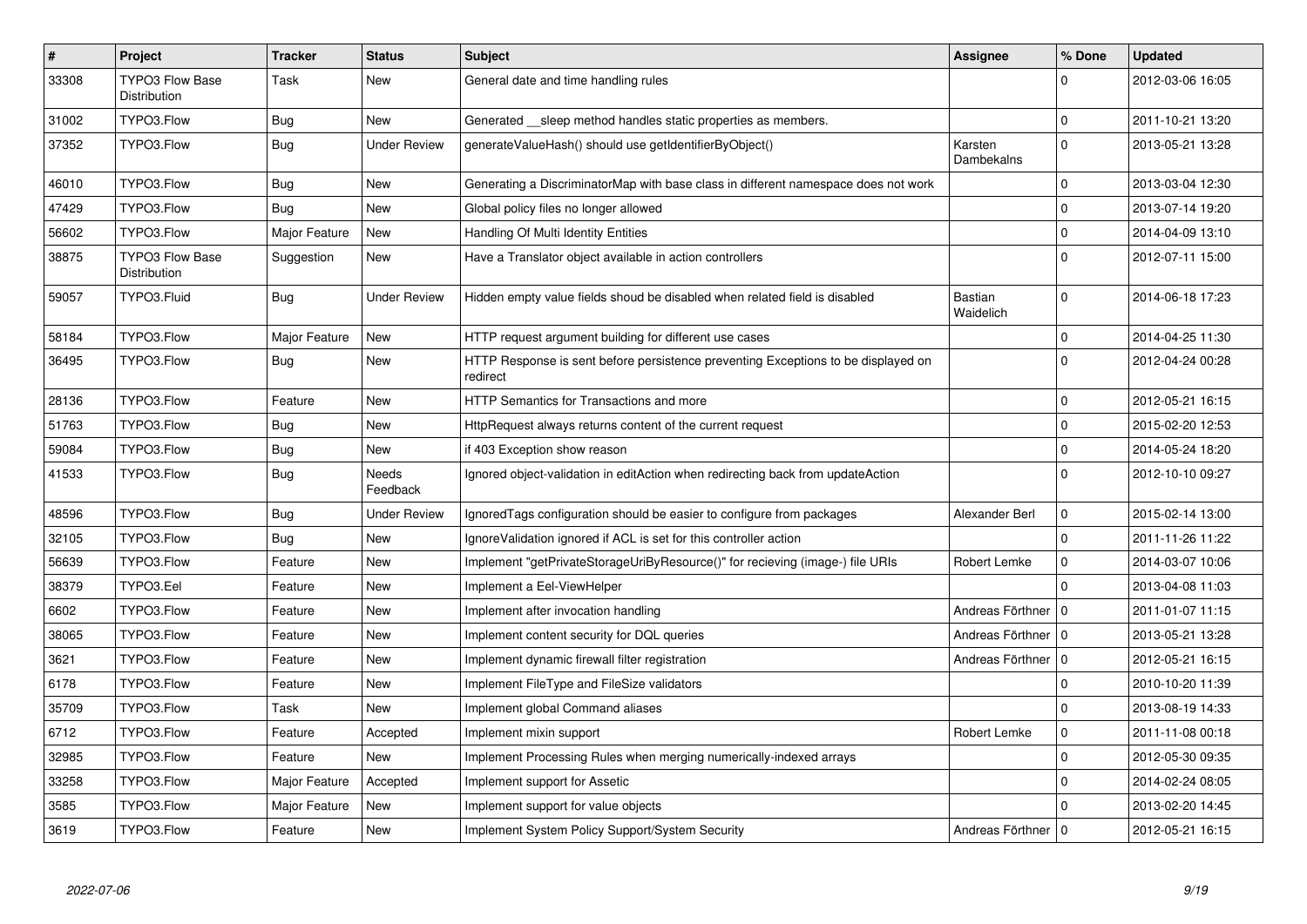| $\vert$ # | <b>Project</b>                         | <b>Tracker</b> | <b>Status</b>     | <b>Subject</b>                                                                                        | Assignee                | % Done       | <b>Updated</b>   |
|-----------|----------------------------------------|----------------|-------------------|-------------------------------------------------------------------------------------------------------|-------------------------|--------------|------------------|
| 46063     | TYPO3.Flow                             | Feature        | <b>New</b>        | Implement username password provider with "remember me" persistent cookie                             | Christopher<br>Hlubek   | $\Omega$     | 2014-09-23 00:26 |
| 47950     | TYPO3.Flow                             | Bug            | New               | import of remote resources                                                                            |                         | $\mathbf 0$  | 2013-05-21 11:52 |
| 46120     | TYPO3.Flow                             | <b>Bug</b>     | New               | Important step missing in the installation chapter                                                    |                         | $\Omega$     | 2013-03-08 10:23 |
| 50382     | TYPO3.Flow                             | Task           | <b>New</b>        | Impossible to use arguments in CLI that are added by overriding<br>initializeCommandMethodArguments() |                         | $\mathbf{0}$ | 2013-08-19 14:32 |
| 41832     | TYPO3.Flow                             | Task           | New               | Improve error handling for incompatible packages                                                      | Christian Jul<br>Jensen | $\mathbf 0$  | 2012-10-10 14:44 |
| 46009     | TYPO3.Flow                             | Task           | New               | Improve error message for missing class in Flow annotation driver                                     |                         | $\mathbf 0$  | 2013-03-04 12:25 |
| 36840     | TYPO3.Flow                             | Task           | Accepted          | Improve exception for wrong locales                                                                   | Karsten<br>Dambekalns   | $\Omega$     | 2012-06-25 18:47 |
| 32035     | TYPO3.Fluid                            | Task           | New               | Improve fluid error messages                                                                          |                         | $\mathbf 0$  | 2012-01-27 15:59 |
| 58773     | TYPO3.Flow                             | <b>Bug</b>     | Accepted          | Improve NoMatchingRouteException                                                                      | Bastian<br>Waidelich    | $\Omega$     | 2014-05-13 15:59 |
| 4704      | TYPO3.Fluid                            | Feature        | New               | Improve parsing exception messages                                                                    |                         | $\mathbf 0$  | 2012-07-11 19:00 |
| 35970     | TYPO3.Flow                             | Task           | <b>New</b>        | Improve performance of Utility/Arrays::integerExplode by using array map                              |                         | $\Omega$     | 2012-04-13 15:38 |
| 51811     | TYPO3.Flow                             | <b>Bug</b>     | <b>New</b>        | Improve session handle when the authenticated account is removed from persitance                      | Dominique Feyer         | l 0          | 2014-03-27 12:21 |
| 51530     | TYPO3.Flow                             | Task           | <b>New</b>        | Improve speed of Files::readDirectoryRecursively using RecursiveDirectoryIterator?                    |                         | $\Omega$     | 2013-08-29 19:49 |
| 28553     | TYPO3.Fluid                            | Bug            | New               | improve XHProf test setup                                                                             |                         | $\mathbf 0$  | 2011-10-21 13:37 |
| 56237     | TYPO3.Fluid                            | Task           | <b>New</b>        | in-line (Condition) View Helpers should not evaluate on parsing                                       |                         | $\Omega$     | 2014-02-24 13:47 |
| 43541     | TYPO3.Flow                             | <b>Bug</b>     | <b>New</b>        | Incomplete classes path detection for PSR-0                                                           |                         | $\Omega$     | 2013-08-14 15:35 |
| 37372     | TYPO3.Flow                             | Feature        | Accepted          | Inheritance in ORM should be configured automatically                                                 | Karsten<br>Dambekalns   | $\mathbf{0}$ | 2013-05-21 13:28 |
| 37571     | TYPO3.Flow                             | <b>Bug</b>     | New               | Inherited proxies fail when implementing __clone                                                      |                         | $\mathbf 0$  | 2012-06-04 12:15 |
| 58494     | TYPO3.Flow                             | Bug            | Needs<br>Feedback | Inifinite redirects if index.php presents in URI                                                      | Bastian<br>Waidelich    | $\Omega$     | 2014-05-25 11:29 |
| 29794     | TYPO3.Kickstart                        | Feature        | <b>New</b>        | Initialize collections in generated models                                                            |                         | $\mathbf 0$  | 2011-09-14 23:23 |
| 41807     | TYPO3.Flow                             | Task           | Under Review      | Initialize the eventmanager in the EntityManagerInterface                                             |                         | $\mathbf 0$  | 2013-05-21 13:28 |
| 27088     | TYPO3.Flow                             | Bug            | On Hold           | initializeObject() is called too early when reconstructing entities                                   |                         | $\mathbf 0$  | 2013-04-08 17:53 |
| 54593     | <b>TYPO3 Flow Base</b><br>Distribution | <b>Bug</b>     | New               | ini get return value has changed for $PHP \ge 5.3.0 \ge$ changed check-implementation<br>needed!      |                         | $\mathbf{0}$ | 2013-12-25 02:48 |
| 33293     | TYPO3.Flow                             | Bug            | New               | Injection to private variable results in injection of the the wrong class                             |                         | $\mathbf 0$  | 2012-01-18 16:41 |
| 53180     | <b>TYPO3 Flow Base</b><br>Distribution | <b>Bug</b>     | New               | InjectSettings doesnt work on inheritance (Level 2)                                                   |                         | $\mathbf{0}$ | 2013-11-26 21:46 |
| 57885     | TYPO3.Fluid                            | <b>Bug</b>     | New               | Inputs are cleared from a second form if the first form produced a vallidation error                  |                         | $\mathbf 0$  | 2014-04-14 00:00 |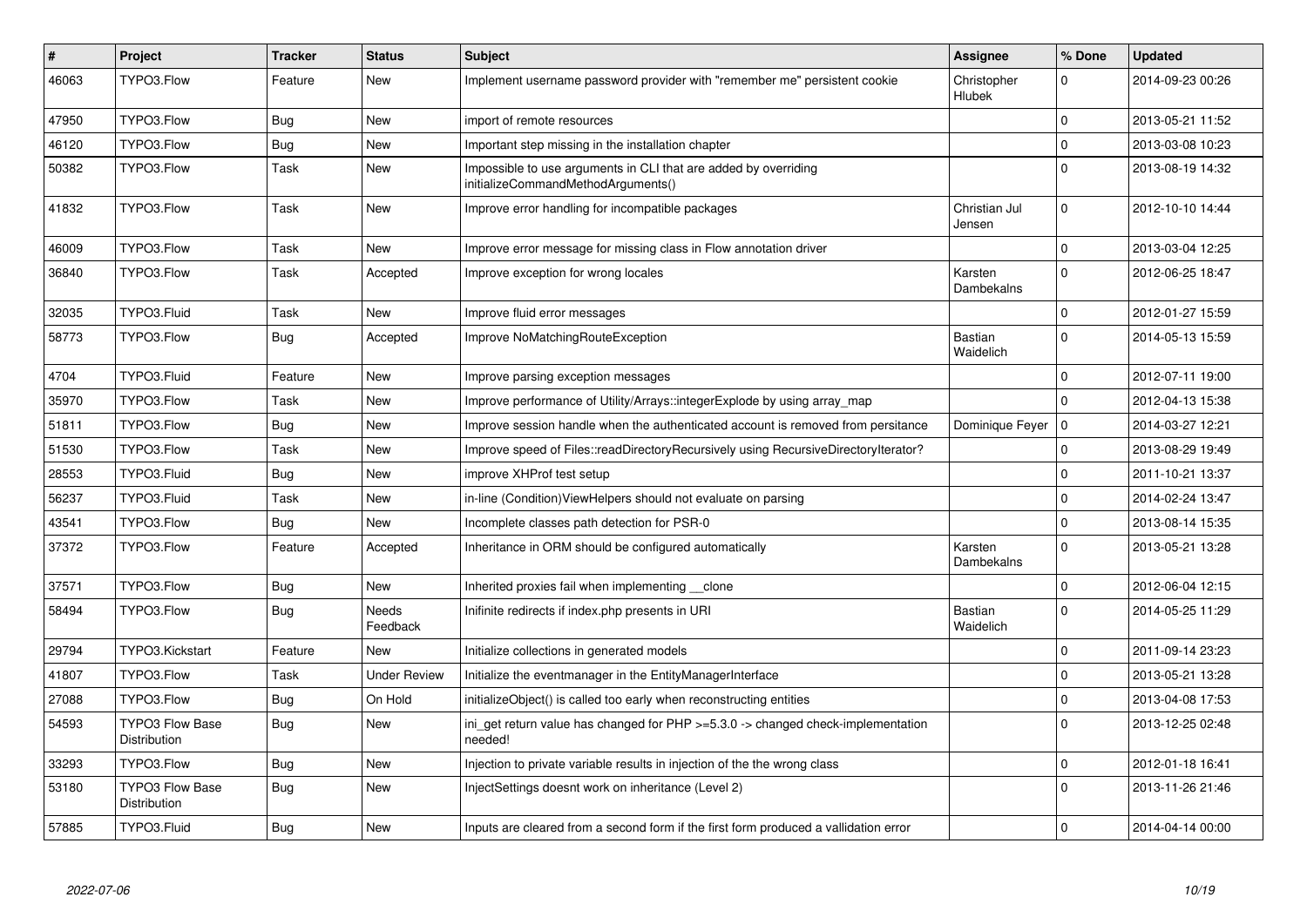| $\vert$ # | Project                                | <b>Tracker</b> | <b>Status</b>       | Subject                                                                                       | Assignee              | % Done      | <b>Updated</b>   |
|-----------|----------------------------------------|----------------|---------------------|-----------------------------------------------------------------------------------------------|-----------------------|-------------|------------------|
| 28964     | <b>TYPO3 Flow Base</b><br>Distribution | Feature        | New                 | Integrate Behat tool for BDD                                                                  |                       | $\Omega$    | 2011-08-13 16:03 |
| 55008     | TYPO3.Fluid                            | <b>Bug</b>     | Under Review        | Interceptors should be used in Partials                                                       | Christian Müller      | $\mathbf 0$ | 2014-01-15 08:44 |
| 57450     | TYPO3.Flow                             | <b>Bug</b>     | New                 | International E-Mail addresses (umlauts, etc.) are not validated correctly                    |                       | $\Omega$    | 2014-04-30 14:58 |
| 6601      | TYPO3.Flow                             | Task           | On Hold             | Introduce a new roles definition syntax including runtime constraints                         | Andreas Förthner   0  |             | 2010-10-20 11:39 |
| 48409     | TYPO3.Flow                             | Feature        | New                 | Introduce new Annotation "Slot" for wiring signal and slots                                   |                       | $\mathbf 0$ | 2013-05-23 19:02 |
| 27045     | TYPO3.Flow                             | <b>Bug</b>     | New                 | Introduced properties are not available in the reflection service during a compile run        |                       | $\mathbf 0$ | 2013-12-07 11:14 |
| 57815     | TYPO3.Flow                             | <b>Bug</b>     | New                 | Invalid resources are saved in the persistent resources folder                                |                       | $\mathbf 0$ | 2014-04-10 22:02 |
| 35083     | TYPO3.Flow                             | <b>Bug</b>     | New                 | involving SecurityContext in Widget's __wakeup situation leads to an exception                |                       | $\mathbf 0$ | 2012-03-21 13:06 |
| 32425     | TYPO3.Flow                             | <b>Bug</b>     | Accepted            | IpAddressRange methods not completly implemented                                              | Karsten<br>Dambekalns | $\Omega$    | 2012-06-28 10:23 |
| 37095     | TYPO3.Fluid                            | Feature        | New                 | It should be possible to set a different template on a Fluid TemplateView inside an<br>action | Christopher<br>Hlubek | $\mathbf 0$ | 2012-05-11 13:54 |
| 51972     | TYPO3.Flow                             | Bug            | New                 | Joins for every deep property constraint make cartesian selection                             | Adrian Föder          | $\mathbf 0$ | 2013-09-13 10:04 |
| 54037     | TYPO3.Flow                             | Feature        | <b>Under Review</b> | JsonView accepts encoding options                                                             |                       | $\Omega$    | 2014-12-14 11:46 |
| 48532     | TYPO3.Flow                             | <b>Bug</b>     | <b>Under Review</b> | JsonView Configuration behaves differently for arrays and objects                             | Alexander Berl        | $\mathbf 0$ | 2014-06-11 15:53 |
| 34404     | TYPO3.Flow                             | <b>Bug</b>     | New                 | JsonView transformObject does not respect_descendAll configuration                            |                       | $\mathbf 0$ | 2012-02-29 01:12 |
| 50869     | TYPO3.Flow                             | <b>Bug</b>     | New                 | key() invoked on object                                                                       |                       | $\mathbf 0$ | 2013-08-07 13:18 |
| 56555     | TYPO3.Kickstart                        | Bug            | New                 | Kickstart creates wrong labels in New.html                                                    |                       | $\mathbf 0$ | 2014-03-04 21:33 |
| 32294     | TYPO3.Flow                             | Feature        | New                 | Lazy initialization of loggers                                                                |                       | $\mathbf 0$ | 2011-12-05 10:29 |
| 9861      | TYPO3.Flow                             | Feature        | Needs<br>Feedback   | Leave logging up and running as long as possible                                              |                       | $\Omega$    | 2012-03-15 10:53 |
| 35783     | TYPO3.Flow                             | Feature        | New                 | Lifecycle method after property mapping                                                       |                       | $\mathbf 0$ | 2012-04-08 21:01 |
| 8491      | TYPO3.Fluid                            | Task           | Needs<br>Feedback   | link.action and uri.action differ in absolute argument                                        | Karsten<br>Dambekalns | $\mathbf 0$ | 2012-03-07 17:05 |
| 51100     | TYPO3.Fluid                            | Feature        | New                 | Links with absolute URI should have the option of URI Scheme                                  |                       | $\mathbf 0$ | 2013-08-16 12:06 |
| 42408     | <b>TYPO3 Flow Base</b><br>Distribution | Story          | New                 | Locale Detection / Selection                                                                  |                       | $\Omega$    | 2013-06-11 13:31 |
| 60095     | TYPO3.Flow                             | Feature        | <b>Under Review</b> | LockManager's LockHoldingStackPage should be configurable                                     |                       | $\mathbf 0$ | 2014-07-07 11:15 |
| 46097     | TYPO3.Flow                             | i Bug          | New                 | Logged in user gets session of an other logged in user                                        | Robert Lemke          | $\mathbf 0$ | 2013-03-07 12:52 |
| 44563     | TYPO3.Flow                             | Feature        | New                 | Logged in users via HTTP Basic always get re-authenticated                                    |                       | $\mathbf 0$ | 2013-01-16 11:28 |
| 47859     | TYPO3.Flow                             | Task           | Accepted            | Logging: Do not log all decisions in \TYPO3\Flow\Security\Aspect\LoggingAspect                | Robert Lemke          | 0           | 2013-08-14 16:10 |
| 53971     | TYPO3.Kickstart                        | Feature        | New                 | Login functionality                                                                           |                       | $\mathbf 0$ | 2013-12-16 10:39 |
| 34816     | TYPO3.Flow                             | Feature        | New                 | Long text encryption                                                                          |                       | 0           | 2012-03-14 08:33 |
| 47191     | TYPO3.Flow                             | Feature        | <b>Under Review</b> | Make (property) Validators aware of parent class and the property they belong to              |                       | $\mathbf 0$ | 2015-02-13 18:25 |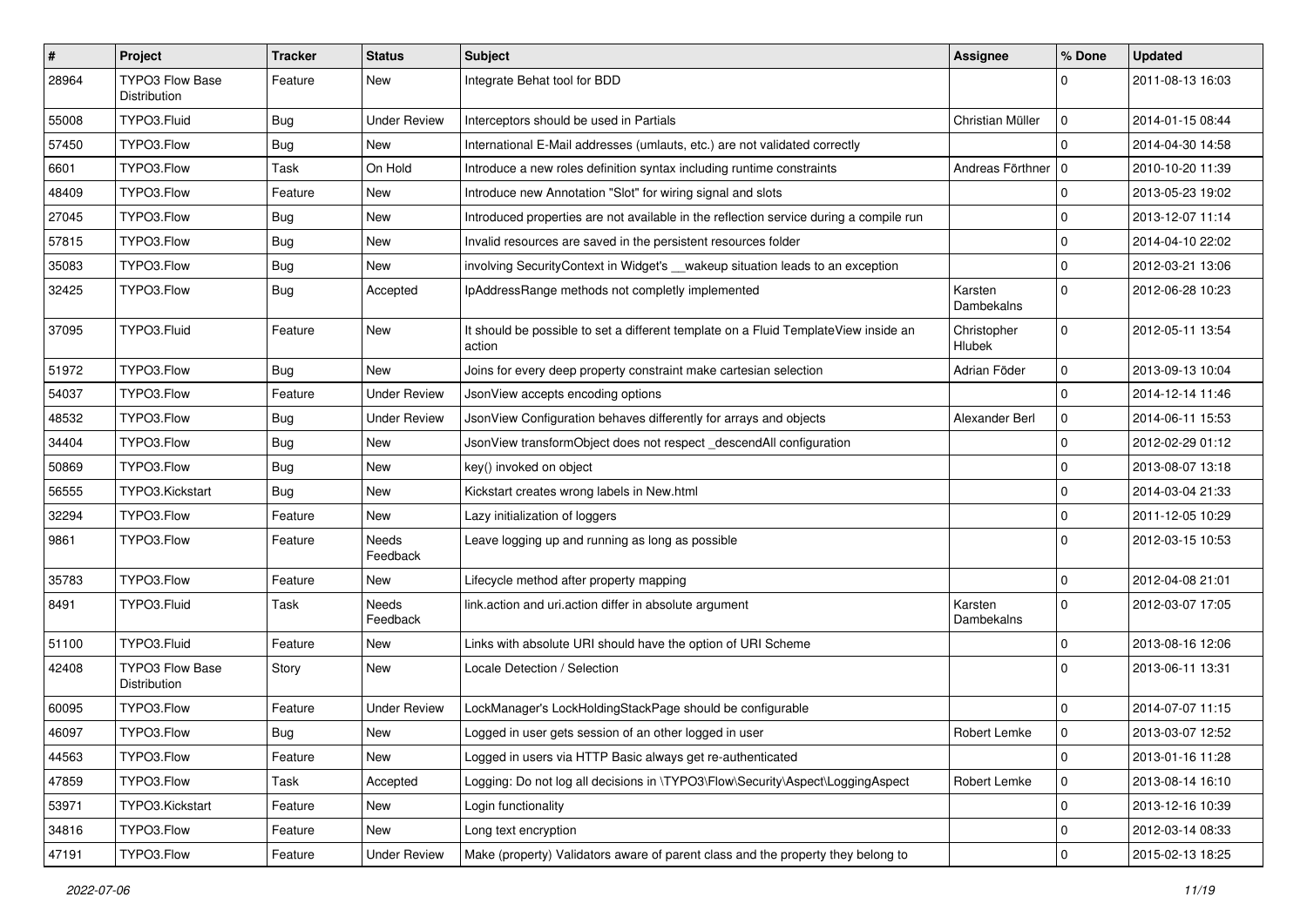| $\pmb{\#}$ | Project     | <b>Tracker</b> | <b>Status</b>       | <b>Subject</b>                                                                                    | Assignee                     | % Done      | <b>Updated</b>   |
|------------|-------------|----------------|---------------------|---------------------------------------------------------------------------------------------------|------------------------------|-------------|------------------|
| 44375      | TYPO3.Flow  | Task           | Accepted            | Make all persistence reads go through repositories                                                | Karsten<br><b>Dambekalns</b> | $\Omega$    | 2013-05-21 13:28 |
| 37373      | TYPO3.Flow  | Feature        | <b>Under Review</b> | Make annotation overrides / "injection" via Objects yaml possible                                 | Marc Neuhaus                 | $\mathbf 0$ | 2013-05-21 13:28 |
| 33069      | TYPO3.Flow  | Task           | New                 | Make command output sparse, implement generic verbose switch                                      |                              | $\mathbf 0$ | 2013-08-19 14:33 |
| 42240      | TYPO3.Eel   | Task           | New                 | Make Eel usable outside of TYPO3 Flow                                                             |                              | $\Omega$    | 2012-10-21 12:32 |
| 47075      | TYPO3.Flow  | Feature        | New                 | Make Exception more meaningful                                                                    |                              | $\mathbf 0$ | 2013-05-21 13:28 |
| 27607      | TYPO3.Fluid | <b>Bug</b>     | <b>New</b>          | Make Fluid comparisons work when first element is STRING, second is NULL.                         |                              | $\mathbf 0$ | 2012-03-12 19:18 |
| 36715      | TYPO3.Flow  | Feature        | Accepted            | Make simultaneous use of multiple persistence backends possible                                   | Karsten<br>Dambekalns        | $\Omega$    | 2013-11-20 21:17 |
| 45103      | TYPO3.Flow  | Feature        | New                 | Make static resource URI generation available outside of Fluid                                    |                              | $\mathbf 0$ | 2013-02-03 13:16 |
| 30555      | TYPO3.Fluid | Feature        | New                 | Make TagBuilder more extensible                                                                   |                              | $\mathbf 0$ | 2012-06-29 12:41 |
| 44123      | TYPO3.Flow  | Feature        | New                 | Make the "Flow requires the PHP setting "date.timezone"" error more beautiful                     |                              | $\mathbf 0$ | 2013-12-25 01:55 |
| 28549      | TYPO3.Fluid | Bug            | New                 | make widgets cacheable, i.e. not implement childnodeaccess interface                              |                              | $\mathbf 0$ | 2011-10-21 13:37 |
| 47456      | TYPO3.Flow  | Feature        | New                 | ManyToOne and OneToOne Relations of Objects passed as Action Argument are<br>loaded automatically |                              | $\Omega$    | 2013-08-28 15:11 |
| 44542      | TYPO3.Flow  | Task           | New                 | Mention the risk of requestPatterns regarding foreign package's SecurityContext usage             | Adrian Föder                 | $\mathbf 0$ | 2013-01-17 18:39 |
| 59244      | TYPO3.Flow  | Feature        | New                 | Message or Container needs context                                                                |                              | $\mathbf 0$ | 2014-05-31 11:47 |
| 41029      | TYPO3.Flow  | Bug            | Accepted            | Method security is also evaluating abstract classes                                               | Karsten<br>Dambekalns        | $\Omega$    | 2013-01-19 21:55 |
| 49373      | TYPO3.Flow  | Bug            | New                 | Methods policy with key "Controllers" is ignored                                                  |                              | $\mathbf 0$ | 2013-06-24 10:03 |
| 52014      | TYPO3.Flow  | <b>Bug</b>     | New                 | Migration makes fields NOT NULL even though not true                                              |                              | $\mathbf 0$ | 2013-10-15 18:27 |
| 43190      | TYPO3.Flow  | <b>Bug</b>     | Accepted            | Misleading exception message for incompatible database structure                                  | Karsten<br>Dambekalns        | $\Omega$    | 2013-08-14 15:35 |
| 57972      | TYPO3.Flow  | <b>Bug</b>     | New                 | Missing @ManyToOne in example for resource                                                        |                              | $\Omega$    | 2014-04-16 06:32 |
| 38004      | TYPO3.Flow  | Bug            | Accepted            | Missing CheatSheet folder for Getting Started manual                                              | Karsten<br>Dambekalns        | $\mathbf 0$ | 2014-11-07 10:58 |
| 40555      | TYPO3.Flow  | Feature        | Accepted            | Missing command arguments parameter in Core\Booting\Scripts::executeCommand()                     | Karsten<br>Dambekalns        | $\Omega$    | 2013-05-21 13:28 |
| 48296      | TYPO3.Flow  | Task           | Needs<br>Feedback   | Missing method in ExceptionHandlerInterface                                                       |                              | $\Omega$    | 2013-05-21 11:39 |
| 40998      | TYPO3.Fluid | <b>Bug</b>     | <b>Under Review</b> | Missing parent request namespaces in form field name prefix                                       | Sebastian<br>Kurfuerst       | $\mathbf 0$ | 2013-08-14 15:39 |
| 54458      | TYPO3.Flow  | <b>Bug</b>     | New                 | Missing Version Number in packages                                                                |                              | $\pmb{0}$   | 2013-12-28 18:13 |
| 42397      | TYPO3.Fluid | Feature        | New                 | Missing viewhelper for general links                                                              |                              | $\mathbf 0$ | 2012-10-25 19:20 |
| 35781      | TYPO3.Flow  | Feature        | New                 | Model validation                                                                                  |                              | $\Omega$    | 2012-04-08 17:06 |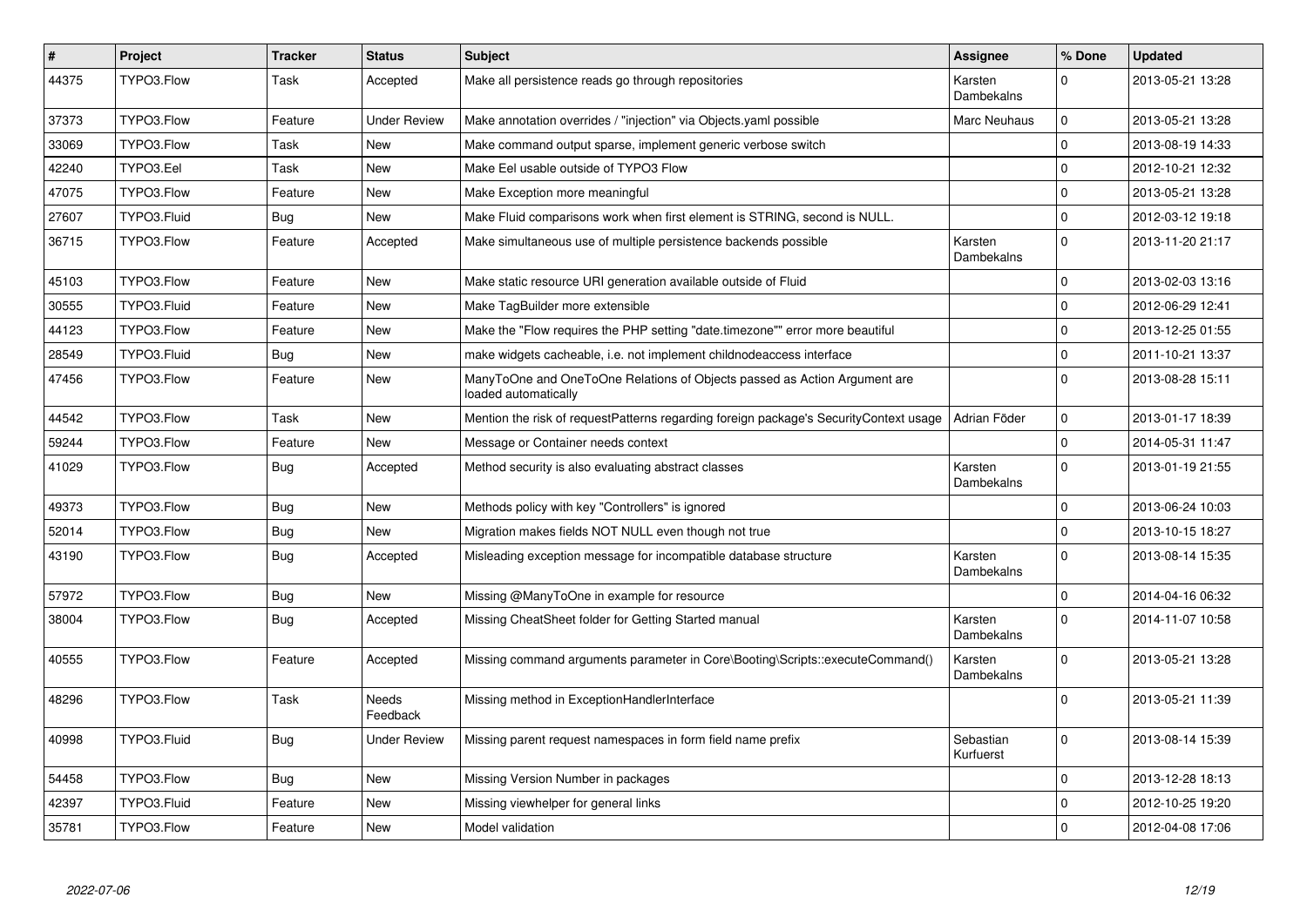| $\sharp$ | Project     | <b>Tracker</b> | <b>Status</b>     | <b>Subject</b>                                                                                              | <b>Assignee</b>       | % Done       | <b>Updated</b>   |
|----------|-------------|----------------|-------------------|-------------------------------------------------------------------------------------------------------------|-----------------------|--------------|------------------|
| 40824    | TYPO3.Flow  | <b>Bug</b>     | Needs<br>Feedback | Modified action controller methods not detected properly                                                    | Andreas Förthner   0  |              | 2012-10-01 20:33 |
| 53620    | TYPO3.Flow  | <b>Bug</b>     | New               | Move Classes/TYPO3/Flow/Composer to own Package                                                             |                       | $\Omega$     | 2014-01-01 16:02 |
| 44396    | TYPO3.Flow  | <b>Task</b>    | Accepted          | Move Doctrine ORM integration onto own namespace                                                            | Karsten<br>Dambekalns | $\Omega$     | 2013-05-21 13:28 |
| 59322    | TYPO3.Flow  | <b>Bug</b>     | New               | Mssing field exception should show missing migrations as well                                               |                       | $\Omega$     | 2014-06-04 06:47 |
| 33628    | TYPO3.Fluid | <b>Bug</b>     | Needs<br>Feedback | Multicheckboxes (multiselect) for Collections don't work                                                    | Christian Müller      | $\Omega$     | 2012-06-28 10:27 |
| 40064    | TYPO3.Fluid | <b>Bug</b>     | New               | Multiselect is not getting persisted                                                                        |                       | $\Omega$     | 2014-03-27 22:12 |
| 58894    | TYPO3.Flow  | <b>Bug</b>     | <b>New</b>        | MySQL max key length exceeded during Neos setup                                                             |                       | $\mathbf 0$  | 2014-05-17 22:37 |
| 31262    | TYPO3.Flow  | Feature        | New               | Named arguments in Objects yaml for constructor arguments                                                   |                       | $\mathbf 0$  | 2011-10-25 10:26 |
| 40283    | TYPO3.Flow  | <b>Bug</b>     | New               | New constructor in grandparent class not called                                                             |                       | $\mathbf 0$  | 2012-12-13 12:35 |
| 30425    | TYPO3.Flow  | <b>Bug</b>     | New               | New methods are not updated in Policies during Development                                                  |                       | $\mathbf 0$  | 2011-10-21 13:20 |
| 36559    | TYPO3.Fluid | Feature        | New               | New widget progress bar                                                                                     |                       | $\mathbf 0$  | 2012-04-25 15:11 |
| 54451    | TYPO3.Flow  | <b>Bug</b>     | New               | No functionality at Apache environments with suexec                                                         |                       | $\Omega$     | 2014-01-01 18:22 |
| 33078    | TYPO3.Flow  | Bug            | New               | No Redirect to Login                                                                                        |                       | $\mathbf 0$  | 2012-03-07 17:45 |
| 34674    | TYPO3.Flow  | Feature        | Accepted          | NotFoundView is not injected in ActionController                                                            | Robert Lemke          | $\mathbf 0$  | 2012-07-22 10:59 |
| 49566    | TYPO3.Flow  | <b>Bug</b>     | New               | NULL source values are not handled correctly                                                                | Adrian Föder          | $\mathbf 0$  | 2013-07-02 08:21 |
| 37302    | TYPO3.Flow  | <b>Bug</b>     | Needs<br>Feedback | NumberValidator                                                                                             | Carsten Bleicker      | $\Omega$     | 2013-07-03 08:36 |
| 49372    | TYPO3.Flow  | <b>Bug</b>     | New               | ObjectConverter ignores implemented interface when mapping subtype                                          |                       | $\mathbf 0$  | 2013-06-24 09:24 |
| 47331    | TYPO3.Flow  | <b>Bug</b>     | Accepted          | ObjectManager shutdown with Dependency Injection Proxy causes fatal errors                                  |                       | $\mathbf{0}$ | 2013-05-21 13:06 |
| 13559    | TYPO3.Flow  | <b>Bug</b>     | Accepted          | ObjectSerializer failes with persistent objects within arrays                                               | Karsten<br>Dambekalns | $\mathbf{0}$ | 2012-11-08 09:39 |
| 56036    | TYPO3.Flow  | Feature        | New               | Optimize autoloading                                                                                        |                       | $\Omega$     | 2014-03-03 11:15 |
| 56486    | TYPO3.Flow  | Feature        | New               | Optimize the ObjectManager for performance                                                                  |                       | $\Omega$     | 2014-03-04 17:33 |
| 46974    | TYPO3.Flow  | <b>Bug</b>     | Accepted          | Original and Proxy class in one file makes it difficult to reach 100% code coverage for<br>functional tests | Christian Müller      | 0            | 2013-05-21 13:28 |
| 36804    | TYPO3.Flow  | <b>Bug</b>     | New               | Orphaned entities within aggregates are not removed                                                         |                       | 0            | 2012-05-03 11:54 |
| 51847    | TYPO3.Flow  | <b>Bug</b>     | New               | Overiding controller actions with other required parameter sets results in fatal error.                     |                       | $\Omega$     | 2013-09-09 10:54 |
| 58927    | TYPO3.Flow  | <b>Bug</b>     | New               | Overlapping ressouce definitions in Policy.yaml resolved incorrectly                                        |                       | $\mathbf 0$  | 2014-05-19 15:19 |
| 30418    | TYPO3.Flow  | Feature        | New               | Package bootstrapping following dependencies                                                                |                       | 0            | 2011-10-21 13:38 |
| 5774     | TYPO3.Flow  | Feature        | New               | Package Manager should clear all cache entries tagged with %PACKAGE%                                        |                       | $\mathbf 0$  | 2010-10-20 11:39 |
| 45386    | TYPO3.Flow  | Bug            | New               | Package::buildArrayOfClassFiles tries to determine class names from file paths                              |                       | 0            | 2013-02-11 19:54 |
| 54549    | TYPO3.Flow  | Bug            | New               | PackageManager::createPackage is incompatible to PackageManagerInterface                                    |                       | $\mathbf 0$  | 2013-12-21 14:42 |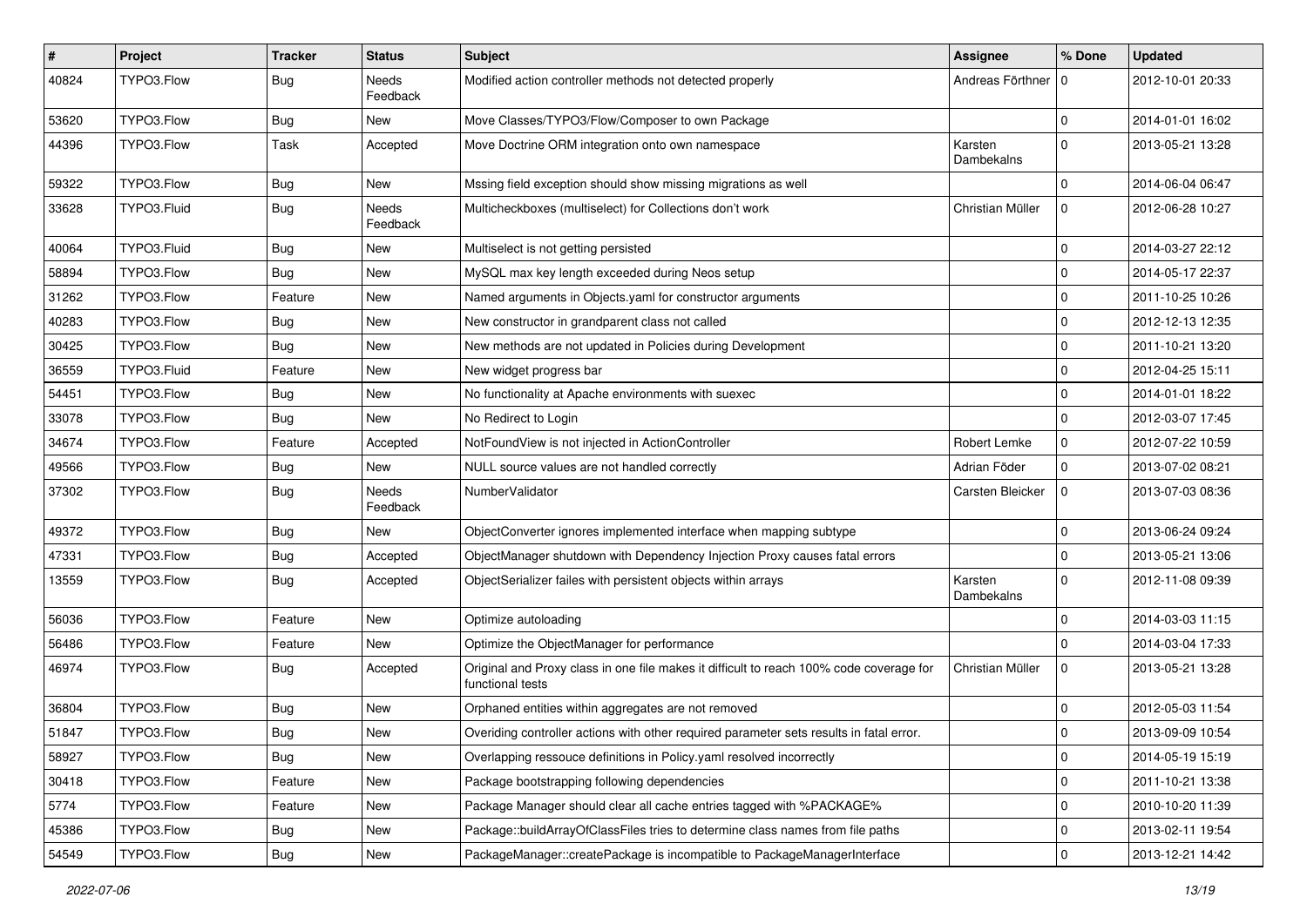| $\pmb{\#}$ | Project                                       | <b>Tracker</b> | <b>Status</b>            | <b>Subject</b>                                                                                                                                    | <b>Assignee</b>        | % Done         | <b>Updated</b>   |
|------------|-----------------------------------------------|----------------|--------------------------|---------------------------------------------------------------------------------------------------------------------------------------------------|------------------------|----------------|------------------|
| 60271      | TYPO3.Fluid                                   | Feature        | <b>New</b>               | Paginate viewhelper, should also support arrays                                                                                                   |                        | $\Omega$       | 2014-07-11 13:19 |
| 53806      | TYPO3.Fluid                                   | <b>Bug</b>     | <b>Under Review</b>      | Paginate widget maximumNumberOfLinks rendering wrong number of links                                                                              | Bastian<br>Waidelich   | $\Omega$       | 2014-06-18 12:13 |
| 36655      | TYPO3.Fluid                                   | <b>Bug</b>     | New                      | Pagination Links                                                                                                                                  |                        | $\mathbf 0$    | 2012-06-23 22:18 |
| 56074      | <b>TYPO3 Flow Base</b><br><b>Distribution</b> | Bug            | New                      | Parse errors cause meaningless Flow exception messages.                                                                                           | Adrian Föder           | $\Omega$       | 2014-02-18 14:14 |
| 27721      | TYPO3.Flow                                    | <b>Bug</b>     | Needs<br>Feedback        | Permissions of uploaded resources not correct                                                                                                     | Karsten<br>Dambekalns  | $\Omega$       | 2012-03-15 10:37 |
| 57374      | TYPO3.Flow                                    | <b>Bug</b>     | New                      | Persisted entities saved in session are not resolved                                                                                              |                        | $\mathbf 0$    | 2014-04-03 09:43 |
| 45384      | TYPO3.Fluid                                   | <b>Bug</b>     | <b>New</b>               | Persisted entity object in widget-configuration cannot be deserialized (after reload)                                                             |                        | $\mathbf 0$    | 2013-08-14 15:35 |
| 56601      | TYPO3.Flow                                    | <b>Bug</b>     | <b>Under Review</b>      | PersistenceManager wrong handling of ORM\ld                                                                                                       |                        | $\mathbf 0$    | 2015-02-16 17:56 |
| 45669      | TYPO3.Flow                                    | <b>Bug</b>     | New                      | PersistentObjectConverter does not convert ValueObjects by identity                                                                               |                        | $\mathbf 0$    | 2013-02-20 17:59 |
| 56859      | <b>TYPO3 Flow Base</b><br>Distribution        | <b>Bug</b>     | New                      | PHP Warning: TYPO3 Flow Error Exception.php not present in Data/Temporary                                                                         |                        | $\Omega$       | 2014-03-13 10:30 |
| 52185      | TYPO3.Flow                                    | Bug            | <b>New</b>               | PositionalArraySorter should detect recursive dependencies                                                                                        |                        | $\mathbf 0$    | 2013-09-23 13:02 |
| 48862      | TYPO3.Flow                                    | Feature        | <b>New</b>               | Possibility to exclude package from file monitoring                                                                                               |                        | $\mathbf 0$    | 2013-06-05 10:03 |
| 31484      | TYPO3.Flow                                    | Feature        | Needs<br>Feedback        | possibility to modify inner workings of proxy class builder                                                                                       |                        | $\Omega$       | 2012-03-14 18:10 |
| 44078      | <b>TYPO3 Flow Base</b><br>Distribution        | Task           | New                      | Probably false behavior in symlinked environment                                                                                                  |                        | $\Omega$       | 2012-12-18 13:17 |
| 9968       | TYPO3.Flow                                    | Feature        | <b>New</b>               | Promote security publishing configuration automatically when persisting models                                                                    | Andreas Förthner   0   |                | 2013-12-09 22:03 |
| 38038      | TYPO3.Flow                                    | Task           | Accepted                 | Proofread FLOW3 manual                                                                                                                            | Ryan J. Peterson       | $\overline{0}$ | 2012-08-17 11:16 |
| 59858      | TYPO3.Kickstart                               | Bug            | New                      | Property <path>\CoffeeBean::\$Persistence_Object_Identifier does not exist</path>                                                                 |                        | $\Omega$       | 2015-01-13 12:20 |
| 56107      | TYPO3.Flow                                    | Bug            | New                      | Property mapping configuration only supports one wildcard at a time                                                                               |                        | $\mathbf 0$    | 2014-02-19 10:33 |
| 47637      | <b>TYPO3 Flow Base</b><br>Distribution        | Bug            | New                      | Property with @ORM\Column(nullable=true,type="decimal",scale=2) results as type<br>"string" in Collection Objects and not as expected as "double" |                        | $\Omega$       | 2013-04-27 12:14 |
| 34134      | TYPO3.Flow                                    | <b>Bug</b>     | <b>Needs</b><br>Feedback | PropertyMapper throws unnecessary exception                                                                                                       | Christian Müller       | $\Omega$       | 2014-02-19 10:14 |
| 50342      | TYPO3.Flow                                    | <b>Bug</b>     | New                      | PropertyMapper: Use of interface method before implementation check                                                                               |                        | $\mathbf 0$    | 2013-07-23 16:42 |
| 37292      | TYPO3.Flow                                    | <b>Bug</b>     | <b>Under Review</b>      | PropertyMappingConfiguration::mapUnknownProperties is not passed down to<br>Subconfiguration                                                      | Sebastian<br>Kurfuerst | $\Omega$       | 2013-11-26 20:21 |
| 29202      | TYPO3.Flow                                    | Task           | <b>New</b>               | Provide a Cherokee Server Configuration for FLOW3                                                                                                 |                        | $\Omega$       | 2011-08-24 07:45 |
| 8923       | TYPO3.Flow                                    | Task           | <b>Under Review</b>      | Provide a Nginx Server Configuration for FLOW3                                                                                                    | Christian Müller       | $\Omega$       | 2014-06-19 16:34 |
| 6603       | TYPO3.Flow                                    | Feature        | New                      | Provide a policy management API                                                                                                                   | Andreas Förthner   0   |                | 2010-10-20 11:39 |
| 28074      | TYPO3.Flow                                    | Feature        | Needs<br>Feedback        | Provide a shell script that installs Phoenix or FLOW3 from git                                                                                    | Markus Bucher          | $\Omega$       | 2012-03-14 14:49 |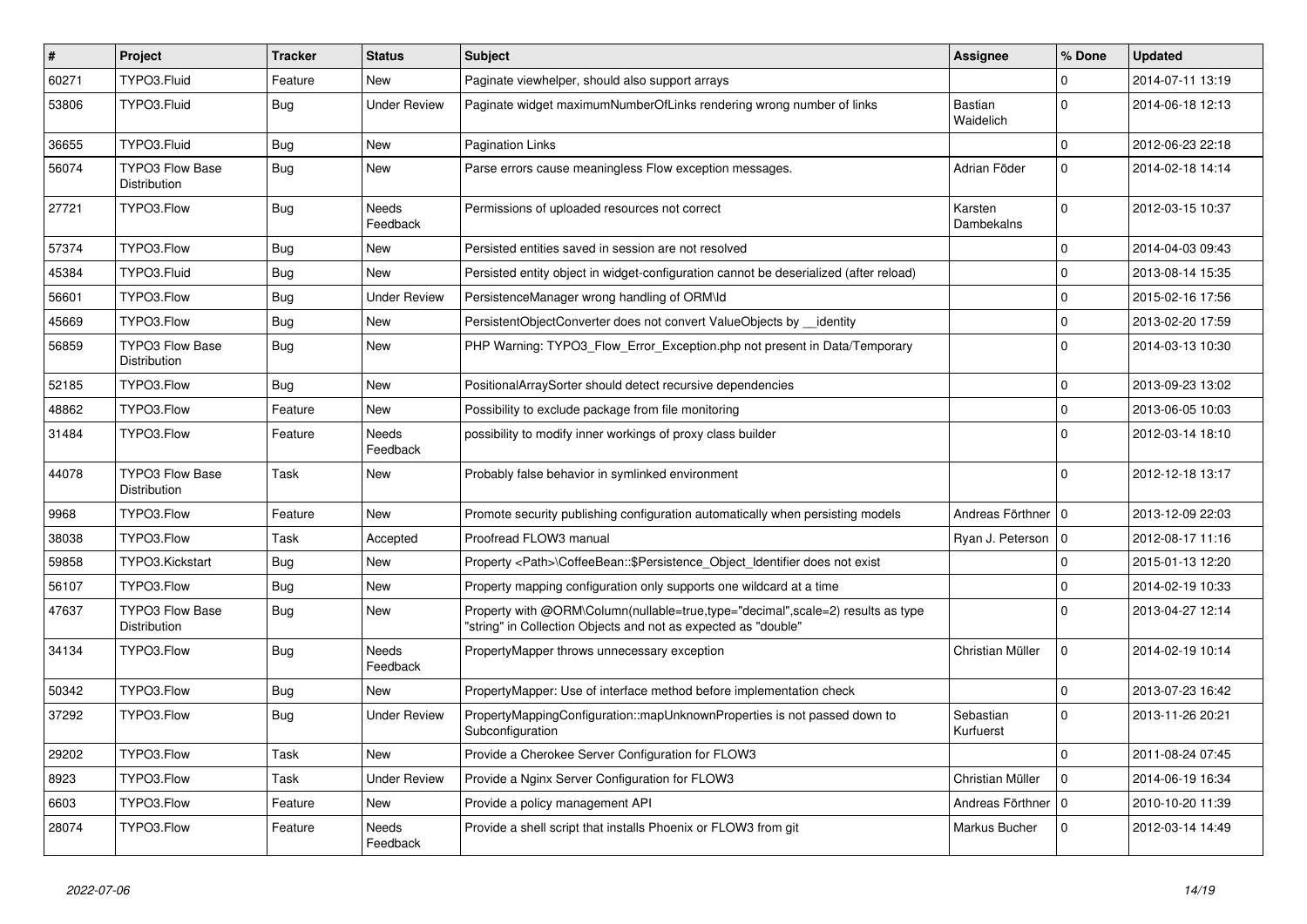| $\pmb{\#}$ | Project                                | <b>Tracker</b> | <b>Status</b>            | Subject                                                                                                                                                 | <b>Assignee</b>              | % Done       | <b>Updated</b>   |
|------------|----------------------------------------|----------------|--------------------------|---------------------------------------------------------------------------------------------------------------------------------------------------------|------------------------------|--------------|------------------|
| 52590      | TYPO3.Flow                             | Feature        | New                      | Provide a way to get the Doctrine QueryBuilder                                                                                                          |                              | $\Omega$     | 2013-10-11 10:39 |
| 29258      | TYPO3.Flow                             | Feature        | Needs<br>Feedback        | Provide a way to override classes by environment                                                                                                        |                              | $\Omega$     | 2012-03-14 19:29 |
| 2817       | TYPO3.Flow                             | Feature        | Needs<br>Feedback        | Provide safeguard for preventing multiple submits of a form                                                                                             |                              | $\Omega$     | 2013-10-31 13:38 |
| 29476      | TYPO3.Flow                             | Feature        | New                      | Provider rendering time and query count for request                                                                                                     |                              | 0            | 2011-09-05 09:22 |
| 34879      | TYPO3.Flow                             | <b>Bug</b>     | Accepted                 | Proxied object is not update()able                                                                                                                      | Karsten<br>Dambekalns        | $\Omega$     | 2013-01-22 15:17 |
| 42101      | TYPO3.Flow                             | <b>Bug</b>     | New                      | Proxyclasses are not rebuild in Development context unless cache is empty                                                                               |                              | <sup>0</sup> | 2013-08-14 15:35 |
| 9537       | TYPO3.Flow                             | Feature        | New                      | Query criterions should be able to compare whole objects                                                                                                |                              | $\mathbf 0$  | 2011-10-04 18:42 |
| 34682      | TYPO3.Fluid                            | <b>Bug</b>     | <b>Under Review</b>      | Radio Button missing checked on validation error                                                                                                        |                              | $\mathbf 0$  | 2013-11-20 20:58 |
| 44738      | TYPO3.Flow                             | Feature        | New                      | Re-Validation of argument's custom validators                                                                                                           |                              | $\Omega$     | 2013-01-23 09:19 |
| 36634      | TYPO3.Flow                             | <b>Bug</b>     | <b>New</b>               | Reconstituted entities do not have their properties set when initializeObject() is called                                                               |                              | $\mathbf 0$  | 2012-04-26 21:28 |
| 36633      | TYPO3.Flow                             | <b>Bug</b>     | New                      | Reconstituted entities should not have the FLOW3_Persistence_clone property set                                                                         |                              | $\Omega$     | 2012-04-26 21:24 |
| 43947      | TYPO3.Flow                             | Bug            | New                      | Redirect to login after Session timeout                                                                                                                 |                              | $\mathbf 0$  | 2012-12-13 12:35 |
| 36509      | TYPO3.Flow                             | Feature        | New                      | redirectToUri to an uri with acl forces a 403 because of missing csrf token.                                                                            |                              | $\Omega$     | 2012-04-24 12:44 |
| 25907      | TYPO3.Flow                             | Task           | New                      | Referrer should only contain the URI of the previous request                                                                                            |                              | $\Omega$     | 2011-04-12 12:00 |
| 39791      | TYPO3.Flow                             | Bug            | New                      | Reflection data of old aspect is not removed                                                                                                            |                              | $\Omega$     | 2013-08-14 15:40 |
| 26767      | TYPO3.Flow                             | Feature        | New                      | Reflection method to get a method return type and documentation                                                                                         |                              | $\mathbf 0$  | 2011-08-29 21:45 |
| 47325      | TYPO3.Flow                             | <b>Bug</b>     | <b>Under Review</b>      | ReflectionData and classSchema caches need not be freezable                                                                                             |                              | $\Omega$     | 2013-05-21 13:08 |
| 10678      | TYPO3.Flow                             | <b>Bug</b>     | New                      | ReflectionService doesn't reflect methods of child classes correctly when they get<br>reflected before their parent class in the initialization process |                              | $\Omega$     | 2011-10-21 13:20 |
| 39936      | TYPO3.Fluid                            | Feature        | New                      | registerTagAttribute should handle default values                                                                                                       |                              | 0            | 2013-01-21 23:29 |
| 45272      | TYPO3.Flow                             | <b>Bug</b>     | New                      | Related Value Objects get deleted by default cascading                                                                                                  |                              | $\mathbf 0$  | 2013-02-08 13:50 |
| 54046      | TYPO3.Flow                             | <b>Bug</b>     | New                      | Removal of ValueObjects from a ManyToMany relationship is not possible                                                                                  |                              | $\mathbf 0$  | 2015-02-05 11:01 |
| 47858      | TYPO3.Flow                             | <b>Bug</b>     | <b>Needs</b><br>Feedback | Remove .htaccess from Composer Installer Essentials                                                                                                     | Christopher<br><b>Hlubek</b> | $\Omega$     | 2013-08-14 15:35 |
| 46244      | TYPO3 Flow Base<br><b>Distribution</b> | <b>Bug</b>     | Under Review             | Remove call to PHP_BINDIR in CoreCommandController                                                                                                      |                              | $\Omega$     | 2013-03-19 11:39 |
| 43930      | TYPO3.Flow                             | Task           | Needs<br>Feedback        | Remove canRender() completely?!                                                                                                                         | Sebastian<br>Kurfuerst       | $\mathbf 0$  | 2012-12-18 15:09 |
| 42743      | TYPO3.Fluid                            | Task           | New                      | Remove inline style for hidden form fields                                                                                                              |                              | $\mathbf 0$  | 2012-11-06 23:09 |
| 39253      | TYPO3.Flow                             | Feature        | Accepted                 | Remove mirroring mode option and code                                                                                                                   | Karsten<br>Dambekalns        | $\mathbf 0$  | 2013-05-21 13:28 |
| 43071      | TYPO3.Fluid                            | Task           | New                      | Remove TOKENS for adding fallback teplates in B                                                                                                         |                              | 0            | 2012-11-18 14:22 |
| 43072      | TYPO3.Fluid                            | Task           | New                      | Remove TOKENS for adding templates fallback in Backporter                                                                                               |                              | $\mathbf{0}$ | 2012-11-18 14:20 |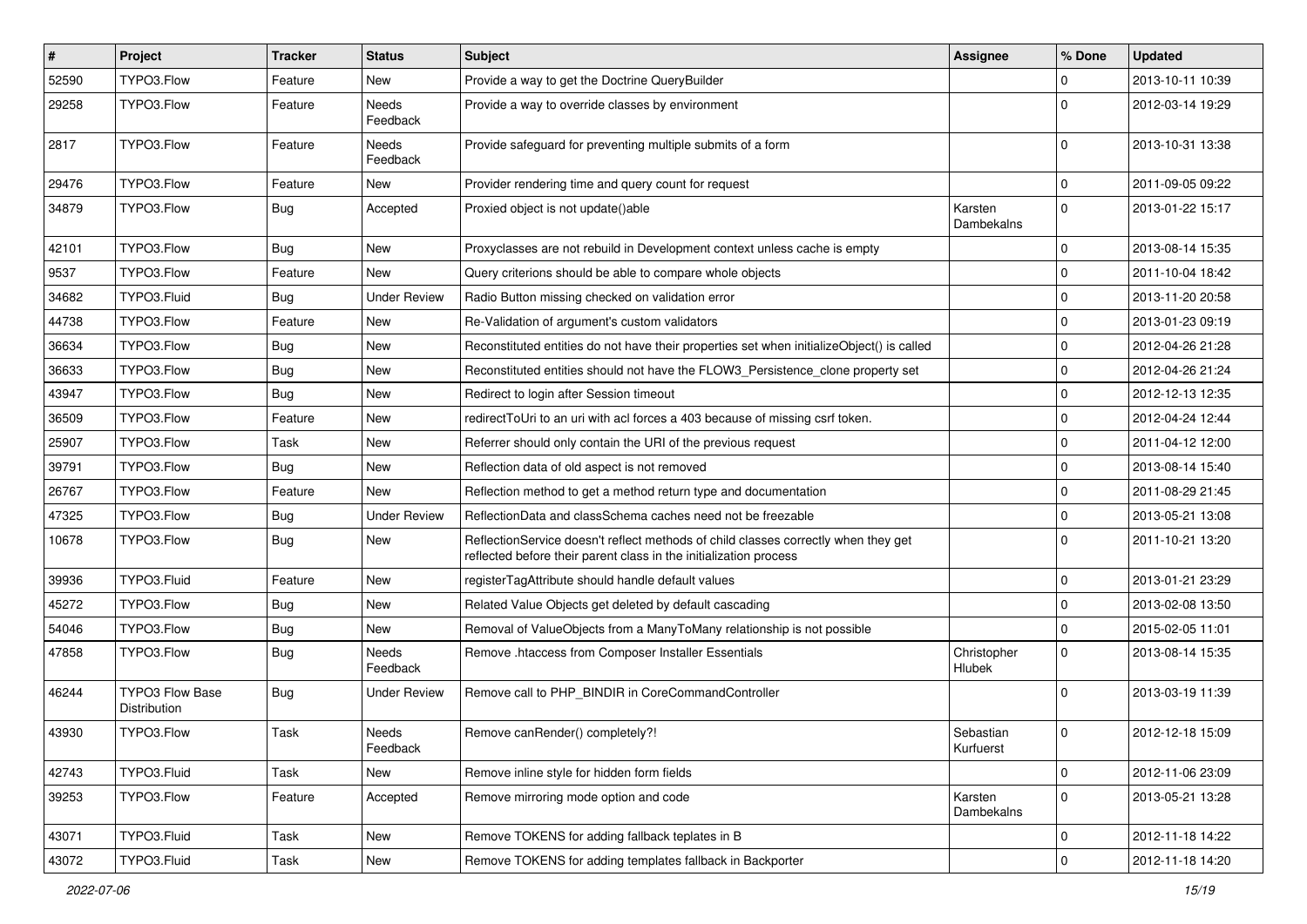| $\vert$ # | Project                                       | <b>Tracker</b> | <b>Status</b>            | <b>Subject</b>                                                                    | <b>Assignee</b>       | % Done      | <b>Updated</b>   |
|-----------|-----------------------------------------------|----------------|--------------------------|-----------------------------------------------------------------------------------|-----------------------|-------------|------------------|
| 48429     | TYPO3.Flow                                    | <b>Bug</b>     | New                      | Remove- and update-actions on repository are not persisted                        |                       | 0           | 2013-05-24 18:44 |
| 54195     | TYPO3.Fluid                                   | Task           | New                      | Rename and move FormViewHelper's errorClass value, currently 'f3-form-error'      | Adrian Föder          | $\mathbf 0$ | 2014-02-15 12:19 |
| 54373     | <b>TYPO3 Flow Base</b><br>Distribution        | Task           | New                      | Rename Arrays::removeEmptyElementsRecursively to<br>removeNullElementsRecursively |                       | $\Omega$    | 2013-12-13 09:35 |
| 61043     | TYPO3.Flow                                    | Task           | New                      | Rename ClassSchema to ModelSchema                                                 |                       | $\mathbf 0$ | 2014-08-18 23:20 |
| 30423     | TYPO3.Flow                                    | Feature        | New                      | Rendering template of other action without forward                                |                       | $\pmb{0}$   | 2013-01-21 14:03 |
| 41508     | <b>TYPO3 Flow Base</b><br><b>Distribution</b> | Task           | Under Review             | Replace Jasmine by Buster.js                                                      |                       | $\Omega$    | 2012-10-01 20:58 |
| 44184     | TYPO3.Flow                                    | Bug            | New                      | Request arguments are not merged correctly for single object actions              |                       | $\mathbf 0$ | 2013-08-14 15:35 |
| 44186     | TYPO3.Flow                                    | <b>Bug</b>     | New                      | Request does not accept custom Content-Type                                       |                       | $\mathbf 0$ | 2013-08-14 15:35 |
| 37279     | TYPO3.Flow                                    | Feature        | <b>New</b>               | Request PropertyMapping                                                           |                       | $\mathbf 0$ | 2012-05-18 16:06 |
| 45100     | TYPO3.Flow                                    | Feature        | <b>Under Review</b>      | RequestDispatchingAspect should check if entry point can handle current request   | Christopher<br>Hlubek | $\mathbf 0$ | 2013-02-08 15:32 |
| 52938     | TYPO3 Flow Base<br>Distribution               | <b>Bug</b>     | <b>New</b>               | Resource stream wrapper doesn't work with foreign package                         |                       | $\mathbf 0$ | 2013-10-18 10:31 |
| 38369     | TYPO3.Fluid                                   | Bug            | New                      | Resource ViewHelpers should not fall back to request package                      |                       | $\mathbf 0$ | 2012-06-25 15:55 |
| 58996     | TYPO3.Flow                                    | <b>Bug</b>     | New                      | ResourceManager adding to persistence                                             |                       | $\mathbf 0$ | 2014-06-25 14:38 |
| 42888     | TYPO3.Flow                                    | Bug            | <b>Needs</b><br>Feedback | ResourceManager chokes on non existing files                                      |                       | $\Omega$    | 2012-11-12 18:02 |
| 64342     | <b>TYPO3 Flow Base</b><br><b>Distribution</b> | <b>Bug</b>     | New                      | ResourceManager->deleteResource() leaves database entry                           |                       | $\Omega$    | 2015-02-12 21:51 |
| 54403     | <b>TYPO3 Flow Base</b><br>Distribution        | Bug            | New                      | Resources remade when parent record updated                                       |                       | $\Omega$    | 2013-12-13 22:39 |
| 35420     | <b>TYPO3 Flow Base</b><br><b>Distribution</b> | Suggestion     | <b>New</b>               | Review use of try / catch in the Security Framework                               | Andreas Förthner   0  |             | 2012-03-31 00:00 |
| 62009     | TYPO3.Flow                                    | Bug            | New                      | Rewrite URI Filename could be empty                                               |                       | $\mathbf 0$ | 2014-10-07 11:03 |
| 33215     | TYPO3.Fluid                                   | Feature        | New                      | RFC: Dynamic values in ObjectAccess paths                                         |                       | $\Omega$    | 2016-04-15 09:26 |
| 34133     | TYPO3.Flow                                    | Feature        | New                      | RFC: Handle Semicolons in Path part of URIs as Scoped Path Parameters             |                       | $\mathbf 0$ | 2012-02-21 15:17 |
| 55957     | TYPO3.Flow                                    | Task           | New                      | RFC: Optimize AOP proxies                                                         |                       | $\mathbf 0$ | 2014-02-28 14:44 |
| 39788     | TYPO3.Flow                                    | Feature        | New                      | RFC: Repository based NotExistsValidator                                          |                       | $\mathbf 0$ | 2012-08-14 16:14 |
| 55958     | TYPO3.Flow                                    | Task           | New                      | RFC: Use PHP 5.4 closure features for direct ObjectAccess                         |                       | $\Omega$    | 2014-02-13 14:30 |
| 49039     | TYPO3.Flow                                    | Feature        | <b>New</b>               | RFC: Use PSR-3 logger interface in Flow                                           |                       | $\mathbf 0$ | 2013-07-10 15:19 |
| 49423     | TYPO3.Flow                                    | Bug            | New                      | Role name and packageKey are not accessible                                       |                       | $\mathbf 0$ | 2013-09-05 10:26 |
| 54589     | TYPO3.Flow                                    | Bug            | New                      | Role parent is not removed from roles MM table                                    |                       | $\mathbf 0$ | 2013-12-24 15:32 |
| 49780     | TYPO3.Flow                                    | <b>Bug</b>     | <b>New</b>               | Roles are not synchronized                                                        |                       | $\Omega$    | 2013-07-08 10:11 |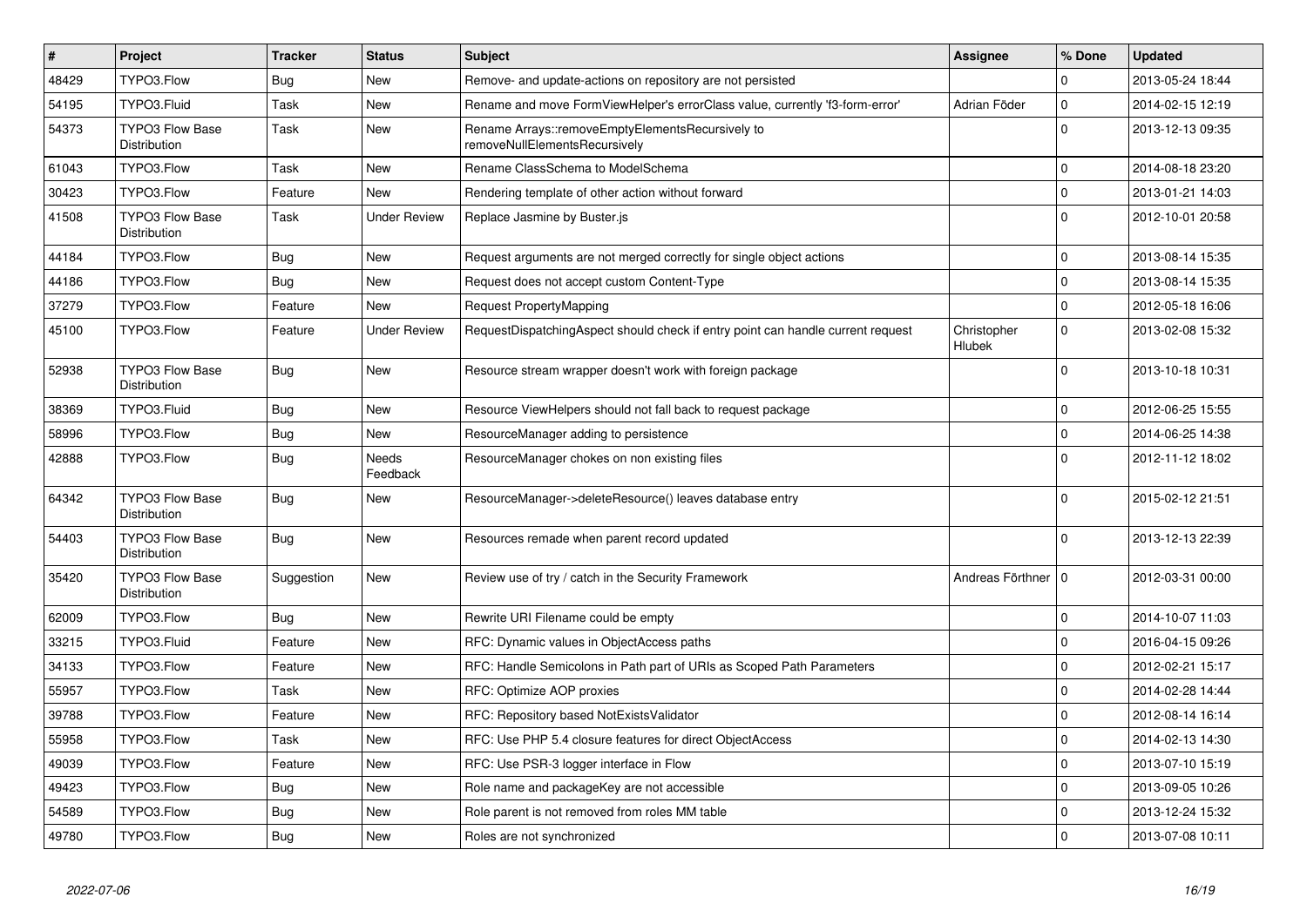| #     | Project     | <b>Tracker</b> | <b>Status</b>       | <b>Subject</b>                                                                                                               | <b>Assignee</b>       | % Done       | <b>Updated</b>   |
|-------|-------------|----------------|---------------------|------------------------------------------------------------------------------------------------------------------------------|-----------------------|--------------|------------------|
| 50395 | TYPO3.Flow  | <b>Bug</b>     | Accepted            | Route cache caches routes for non dispatchable requests                                                                      | Bastian<br>Waidelich  | $\Omega$     | 2013-10-14 12:00 |
| 45917 | TYPO3.Flow  | <b>Bug</b>     | New                 | RoutePartHandler transliteration must be improved                                                                            |                       | $\Omega$     | 2014-02-17 09:13 |
| 44891 | TYPO3.Flow  | Feature        | New                 | Routes should be able to enforce http/https protocol                                                                         |                       | $\Omega$     | 2014-05-14 19:55 |
| 39990 | TYPO3.Fluid | <b>Bug</b>     | New                 | Same form twice in one template: hidden fields for empty values are only rendered<br>once                                    |                       | $\Omega$     | 2012-08-20 11:21 |
| 46073 | TYPO3.Flow  | <b>Bug</b>     | <b>Under Review</b> | Scripts::executeCommand must be usable outsite of TYPO3.Flow                                                                 |                       | $\Omega$     | 2013-03-06 19:14 |
| 31339 | TYPO3.Flow  | Task           | On Hold             | Search                                                                                                                       |                       | $\mathbf 0$  | 2012-06-21 12:17 |
| 8989  | TYPO3.Fluid | Feature        | Needs<br>Feedback   | Search path for fluid template files                                                                                         |                       | $\Omega$     | 2012-03-12 18:10 |
| 32869 | TYPO3.Flow  | <b>Bug</b>     | New                 | Security config tokenClass doesnt throw exception if not found the class                                                     |                       | $\Omega$     | 2012-03-19 10:53 |
| 39414 | TYPO3.Flow  | <b>Bug</b>     | New                 | Security Documentation                                                                                                       |                       | $\Omega$     | 2012-12-15 21:41 |
| 8981  | TYPO3.Flow  | Feature        | New                 | Security/Performance: Provide Webserver Configuration file for common webservers -<br>do not use .htaccess                   |                       | $\Omega$     | 2010-10-20 11:39 |
| 37227 | TYPO3.Flow  | <b>Bug</b>     | On Hold             | securityContext->getParty is not available in widget context                                                                 |                       | $\mathbf 0$  | 2012-06-25 22:14 |
| 46210 | TYPO3.Flow  | <b>Bug</b>     | Needs<br>Feedback   | securityContext->getParty() in the initializeObject() method of a session-Scope object<br>throws exception on second request |                       | $\Omega$     | 2013-03-27 10:44 |
| 49756 | TYPO3.Fluid | Feature        | <b>Under Review</b> | Select values by array key in checkbox viewhelper                                                                            |                       | $\Omega$     | 2014-03-25 02:40 |
| 65424 | TYPO3.Fluid | <b>Bug</b>     | <b>Under Review</b> | SelectViewHelper must respect option(Value Label)Field for arrays                                                            |                       | $\mathbf 0$  | 2015-02-28 22:23 |
| 44234 | TYPO3.Fluid | <b>Bug</b>     | <b>Under Review</b> | selectViewHelper's sorting does not respect locale collation                                                                 |                       | $\Omega$     | 2014-07-31 17:15 |
| 58153 | TYPO3.Flow  | <b>Bug</b>     | New                 | Session - Scope, Property with interface annotation fails at wakeup                                                          |                       | $\Omega$     | 2014-04-24 12:46 |
| 44203 | TYPO3.Flow  | <b>Bug</b>     | Needs<br>Feedback   | Session implementation is still racy                                                                                         | Robert Lemke          | 0            | 2013-08-14 15:35 |
| 45041 | TYPO3.Flow  | Bug            | New                 | Set file permissions doesnt work                                                                                             |                       | $\mathbf 0$  | 2013-08-14 15:35 |
| 37846 | TYPO3.Flow  | Feature        | New                 | Should be able to declare more than one controllerObjectName per requestPatterns                                             |                       | $\Omega$     | 2012-06-11 11:10 |
| 46091 | TYPO3.Fluid | Task           | Needs<br>Feedback   | Show source file name and position on exceptions during parsing                                                              |                       | $\Omega$     | 2013-03-07 11:26 |
| 44314 | TYPO3.Flow  | Task           | Accepted            | slightly file permissions for /Configuration/* and /Data/Persistent/EncryptionKey                                            | Karsten<br>Dambekalns | $\Omega$     | 2013-11-25 14:21 |
| 33465 | TYPO3.Flow  | Bug            | New                 | Some vital commands to recover the system fail when recovery is needed                                                       |                       | $\Omega$     | 2012-01-26 15:51 |
| 39699 | TYPO3.Flow  | <b>Bug</b>     | Accepted            | SQL DDL for TYPO3\FLOW3\Cache\Backend\PdoBackend                                                                             | Karsten<br>Dambekalns |              | 2012-12-13 12:35 |
| 45623 | TYPO3.Flow  | Bug            | New                 | SQL error when calling TYPO3.Blog Setup controller                                                                           |                       | $\mathbf 0$  | 2013-02-21 12:16 |
| 38216 | TYPO3.Flow  | <b>Bug</b>     | Needs<br>Feedback   | Static method calls in reflected classes refer to _Original class                                                            |                       | $\mathbf{0}$ | 2012-12-13 12:35 |
| 11039 | TYPO3.Flow  | <b>Bug</b>     | Needs<br>Feedback   | Static object container injects properties to result of factory object                                                       |                       | $\mathbf{0}$ | 2012-03-14 13:41 |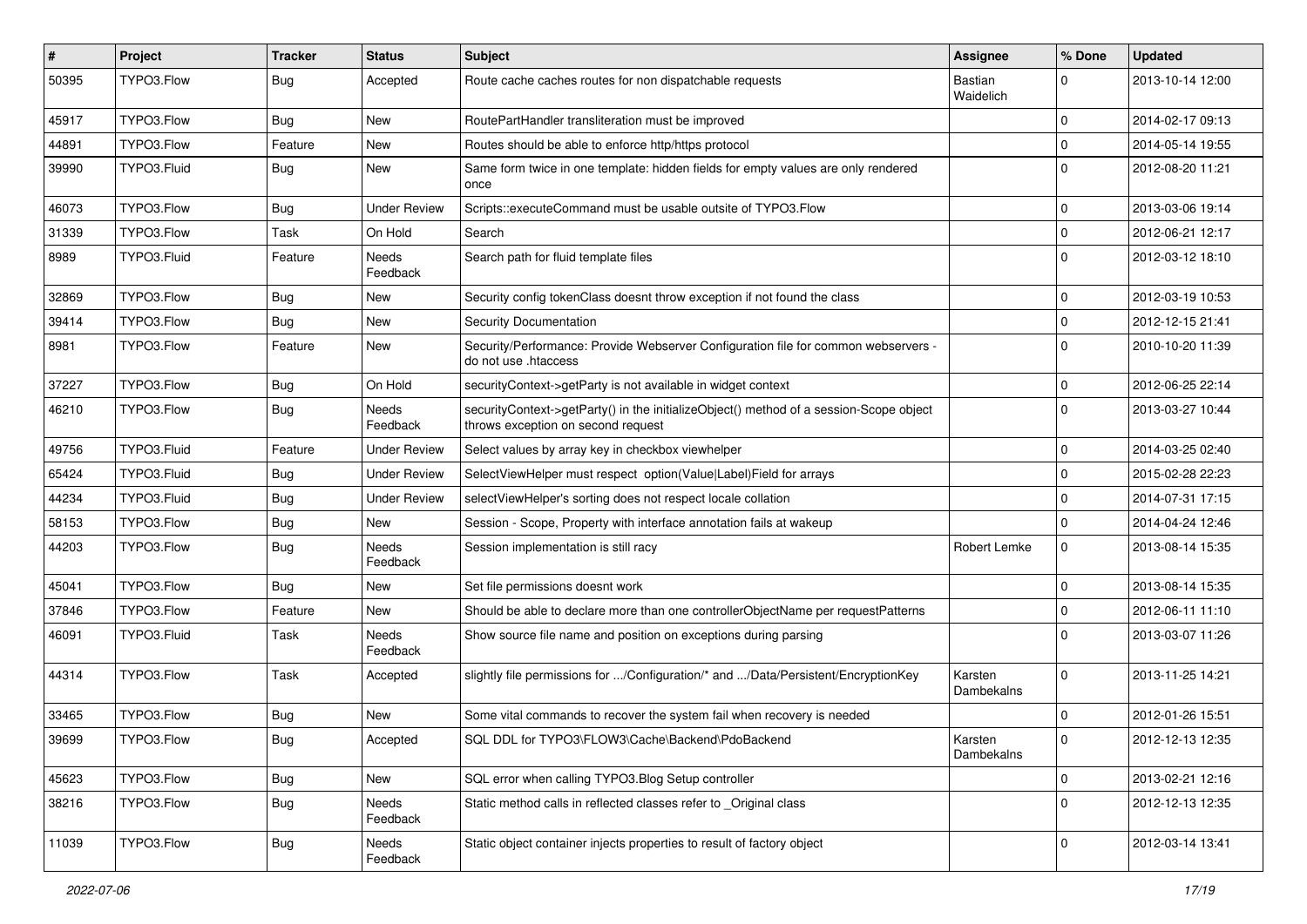| $\vert$ # | Project                         | <b>Tracker</b> | <b>Status</b>       | Subject                                                                                                              | Assignee                     | % Done      | <b>Updated</b>   |
|-----------|---------------------------------|----------------|---------------------|----------------------------------------------------------------------------------------------------------------------|------------------------------|-------------|------------------|
| 56744     | TYPO3.Flow                      | Feature        | New                 | stay logged in                                                                                                       |                              | 0           | 2014-03-27 12:17 |
| 38222     | TYPO3.Flow                      | Feature        | New                 | Step execution signals with concrete name                                                                            |                              | $\mathbf 0$ | 2013-02-21 16:39 |
| 37473     | TYPO3.Flow                      | <b>Bug</b>     | New                 | Subsequent Exceptions related to Doctrine Entity Manager makes it snap shut                                          |                              | $\mathbf 0$ | 2012-10-25 10:29 |
| 55719     | TYPO3.Flow                      | Feature        | New                 | Support additional Resource Folders                                                                                  |                              | $\mathbf 0$ | 2014-02-06 11:38 |
| 3728      | TYPO3.Flow                      | Feature        | New                 | Support arrays of objects as controller arguments                                                                    |                              | $\mathbf 0$ | 2013-11-16 17:34 |
| 26765     | TYPO3.Flow                      | Feature        | Accepted            | Support class schema features for every reflected class                                                              | Karsten<br>Dambekalns        | $\mathbf 0$ | 2013-02-14 20:47 |
| 46371     | TYPO3.Flow                      | Feature        | New                 | Support compilation of static information in proxy classes                                                           | Christopher<br><b>Hlubek</b> | $\mathbf 0$ | 2013-03-16 21:26 |
| 41420     | TYPO3.Flow                      | Feature        | New                 | Support entity versioning                                                                                            |                              | $\mathbf 0$ | 2012-09-27 14:11 |
| 49011     | TYPO3.Flow                      | <b>Bug</b>     | <b>Under Review</b> | Support executing TYPO3. Flow inside a PHAR                                                                          |                              | $\mathbf 0$ | 2014-10-03 15:21 |
| 9514      | TYPO3.Fluid                     | Feature        | New                 | Support explicit Array Arguments for ViewHelpers                                                                     |                              | $\mathbf 0$ | 2011-05-06 11:03 |
| 9313      | TYPO3.Flow                      | Feature        | New                 | Support for currencies                                                                                               |                              | $\mathbf 0$ | 2011-12-15 17:44 |
| 62292     | TYPO3.Flow                      | Major Feature  | New                 | Support for entity translation                                                                                       |                              | $\mathbf 0$ | 2014-10-17 03:18 |
| 32106     | TYPO3.Flow                      | Feature        | Accepted            | Support for Object source in PropertyMapper                                                                          |                              | $\mathbf 0$ | 2013-06-24 09:59 |
| 56556     | TYPO3.Flow                      | Feature        | New                 | support has Property and is Property                                                                                 |                              | $\mathbf 0$ | 2014-04-08 00:34 |
| 48657     | TYPO3.Flow                      | Feature        | <b>Under Review</b> | support HTTP_RANGE                                                                                                   |                              | $\mathbf 0$ | 2013-06-20 16:19 |
| 47273     | TYPO3.Flow                      | Feature        | New                 | Support mapping properties with differing types for setter and property                                              |                              | $\mathbf 0$ | 2013-05-21 13:28 |
| 3153      | TYPO3.Flow                      | Feature        | New                 | Support of action based filter rules defined by annotation.                                                          |                              | $\mathbf 0$ | 2015-01-25 18:23 |
| 30258     | TYPO3.Flow                      | Feature        | New                 | Support optional package dependencies                                                                                |                              | $\mathbf 0$ | 2011-09-24 18:34 |
| 56916     | TYPO3.Flow                      | Feature        | New                 | Support PATCH request method as of RFC5789                                                                           |                              | $\mathbf 0$ | 2014-03-14 16:50 |
| 43424     | TYPO3.Kickstart                 | Feature        | <b>Under Review</b> | Support subpackage when kickstarting model & repository                                                              | Karsten<br>Dambekalns        | $\mathbf 0$ | 2014-11-20 22:35 |
| 45409     | TYPO3.Flow                      | Feature        | New                 | Support validation of abstract nested properties                                                                     |                              | $\mathbf 0$ | 2013-05-21 13:28 |
| 3588      | TYPO3.Flow                      | Feature        | Accepted            | Support value objects in the Object Factory                                                                          | Robert Lemke                 | $\mathbf 0$ | 2010-10-20 11:39 |
| 54744     | TYPO3.Flow                      | <b>Bug</b>     | New                 | System.log contains many NOTICE Flow The argument "workspace" declared in<br>pointcut does not exist in method TYPO3 |                              | $\Omega$    | 2014-02-12 09:07 |
| 60856     | TYPO3.Fluid                     | <b>Bug</b>     | New                 | Target attribute not supported by the form viewhelper                                                                |                              | $\mathbf 0$ | 2014-08-08 13:14 |
| 47601     | TYPO3 Flow Base<br>Distribution | <b>Bug</b>     | New                 | Template Path of Submodules contains lowercase Namespace                                                             |                              | $\Omega$    | 2013-04-26 14:33 |
| 46689     | TYPO3.Flow                      | <b>Bug</b>     | New                 | The new ClassLoader swallows Fatal Errors                                                                            | Marc Neuhaus                 | $\mathbf 0$ | 2013-05-14 09:21 |
| 1856      | TYPO3.Flow                      | Feature        | New                 | The Package Manager checks dependencies between packages on each activation /<br>deactivation                        | Christopher<br>Hlubek        | $\mathbf 0$ | 2010-10-20 11:39 |
| 52591     | TYPO3.Fluid                     | <b>Bug</b>     | New                 | The Pagination Widget broken for joined objects                                                                      |                              | 0           | 2013-10-07 21:59 |
| 52280     | TYPO3.Flow                      | Task           | <b>Under Review</b> | Throw Exception if there is an array in PSR-0 autoload                                                               |                              | $\mathbf 0$ | 2013-10-05 11:30 |